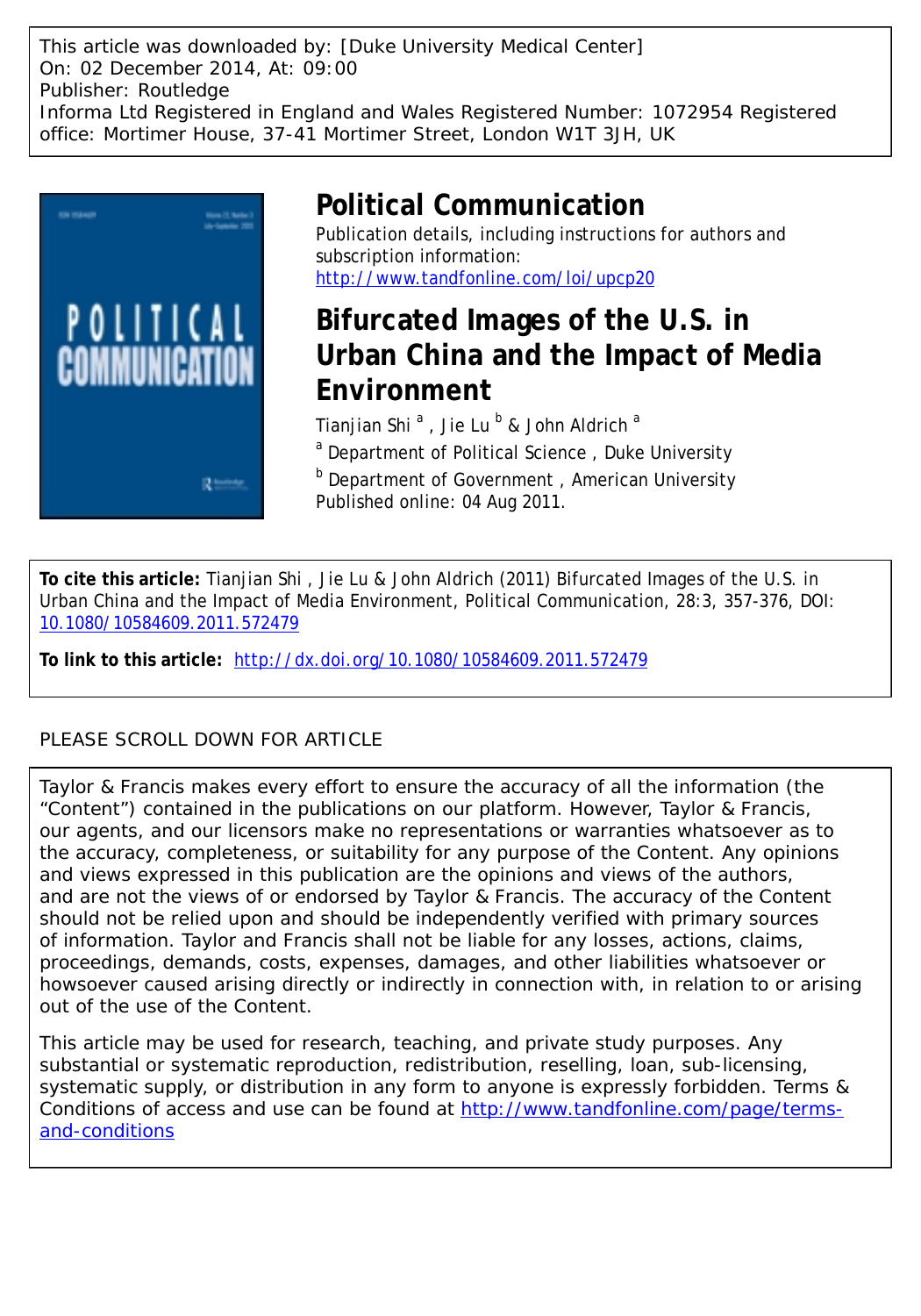

## **Bifurcated Images of the U.S. in Urban China and the Impact of Media Environment**

TIANJIAN SHI, JIE LU, and JOHN ALDRICH

*The Chinese public's prevailing admiration and respect for the United States was widely observed in the 1980s when reforms first began. However, since the early 1990s significant anti-American sentiments have started to emerge in China. Such a dramatic shift in Chinese people's attitudes toward the U.S. has significant implications for both U.S. domestic politics and foreign policies. Many politicians, journalists, and scholars have identified the increasing reliance of the Chinese Communist Party (CCP) on nationalism for mobilizing political support, as well as its still firm control over the domestic mass media for propaganda campaigns, as critical factors driving this dramatic public opinion shift. Nevertheless, without systematic and appropriate empirical evidence, it is extremely difficult to adjudicate the validity of speculations on why such a change occurred. Taking advantage of a 2005 two-city survey in China with pertinent survey instruments, we (a) explored Chinese urban residents' usage of different media sources, (b) examined the dimensionality of their evaluations of the U.S., and (c) scrutinized the impacts of Chinese urbanites' usage of diversified media sources on their perceptions of the U.S. The findings show that people's attitudes toward U.S. foreign policies can be clearly distinguished from their evaluations of American political institutions and socioeconomic achievements. Most importantly, our analyses also reveal that, embedded as they are in China's partially transformed and partially diversified media environment, Chinese urban residents do not become pro-American (or vice versa) from the usage of alternative media sources beyond the CCP's control.*

**Keywords** public opinion, China media sources, views of America

In the summer of 1989, student protestors erected a Goddess of Democracy (a statue closely resembling the Statue of Liberty) in Tiananmen Square to symbolize their aspirations for liberal democracy in China. At that time, for many Chinese citizens, the U.S. not only represented advanced science and technology, wealth, and a quality education system, but also possessed the most advanced political institution in the world. For ordinary Chinese people, the freedom and democracy enjoyed by the American people seemed to provide the solution to various problems in China. Ten years later, college students assembled outside of the U.S. Embassy in Beijing to demand an apology from the American government for bombing the Chinese Embassy in Belgrade, an attack that killed three and injured more than 20. Demonstrators cursed the U.S., threw bricks and ink bottles at the embassy, and once again constructed a "Statue of Liberty"—except this time, with a skull for the head.<sup>1</sup>

Tianjian Shi was Associate Professor of Political Science at Duke University. Jie Lu is Assistant Professor of Government at American University. John Aldrich is Pfizer-Pratt University Professor of Political Science at Duke University.

Address correspondence to John Aldrich, Department of Political Science, Duke University, 326 Perkins Library, Box 90204, Durham, NC 27708, USA. E-mail: aldrich@duke.edu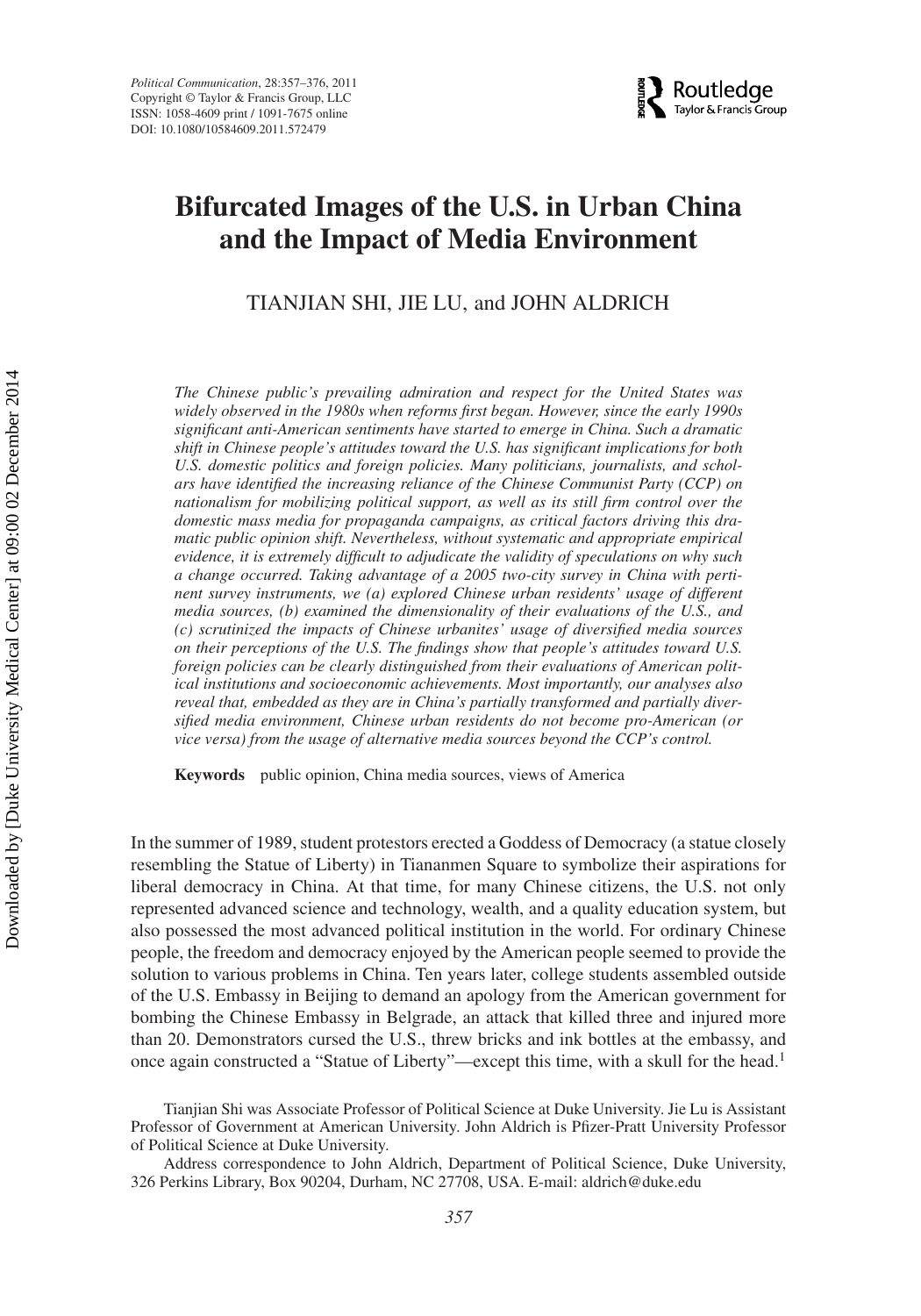Similarly emotional anti-American outbursts occurred in China after the EP-3 incident in 2001, as well as when CNN news reports on the violence in Tibet and the torch rally protests were released in  $2008<sup>2</sup>$ . The increasing popularity of hawkish newspapers like *Global Times* (*Huanqiu Shibao*) and online forums like Qiangguo BBS, where serious critiques of the U.S. have been repeatedly circulated, posted, and discussed, further signals this significant emotional change since the early 1990s, as confirmed by the research of some China scholars (Johnston, 2003, 2006; Johnston & Stockmann, 2007; Yu, Chen, & Zhu, 2001; M. Zhao, 2001).<sup>3</sup>

Many scholars and China observers have been puzzled by the dramatic turnaround in Chinese popular sentiment toward the U.S.. How could an American visa holder—or an aspiring visa holder—join protest demonstrations in front of the American Embassy? If these Chinese individuals dislike the U.S., why do they apply for visas to continue graduate studies in the U.S.? Could people who love American culture, especially McDonald's, KFC, and pop music, also be *anti*-America? These apparent contradictions have led many observers to believe that the anti-Americanism in China is primarily created and stoked by the Chinese Communist Party (CCP) (e.g., Christensen, 1996; Ma, 2002; Shirk, 2007; Whiting, 1995). The logic of this argument is deceptively simple: Given that communist ideology has lost the capacity to sustain its legitimacy, the CCP has chosen to capitalize upon China's history of humiliation at the hands of foreign powers so as to mobilize political support. To accomplish such a goal, the regime intensively uses mass media to implicitly or explicitly cultivate nationalism and anti-Americanism, an easy process for the CCP due to its tight control over its domestic media. Thus, the dramatic change in Chinese people's attitudes toward America is the consequence of the sustained and intentional propaganda campaigns launched by China's authoritarian regime, primarily carried out through its domestic mass media.

Though seemingly plausible and persuasive, unfortunately, nothing but anecdotal evidence is available to buttress this speculation. Considering the ongoing marketization and commercialization in Chinese mass media, as well as the penetration of new information technology, the effectiveness of propaganda campaigns through controlled domestic media indicated by the aforementioned argument should only be considered after rigorous empirical testing. Moreover, this regime-staged anti-Americanism is just one among several other equally plausible speculations that could explain the emerging anti-Americanism in China.

One key competing theory is that the observed anti-Americanism over the past decades could reflect a reorientation in people's more complex evaluations of the U.S. It is not a coincidence that almost all anti-American movements happened when an American foreign policy decision or behavior in the international arena, particularly those related to China, was under the spotlight (Johnston, 2003, 2006). It is very likely that in the early days of Chinese reforms, Chinese citizens' perceptions of the U.S. were primarily based on the U.S.'s socioeconomic and political accomplishments that Chinese citizens craved, given the Cultural Revolution's catastrophic damage to their socioeconomic and political lives. As China's economic resources, military strength, and influence increased in the early 1990s, the nature of Sino-U.S. relations changed accordingly. Especially given incidents like the U.S. bombing of the Chinese Embassy in Belgrade, Chinese people's evaluations of the U.S. might have shifted to concentrate on American policies toward China on issues like Taiwan and Tibet, as well as U.S. behavior in the international community and policies toward other developing countries. If this theory is true, then the significant change in Chinese people's attitudes toward the U.S. might be more than just the result of the CCP's propaganda campaigns, but also the consequence of Chinese people's reorientation in their evaluations of the U.S., in light of the transformed Sino-U.S. relations.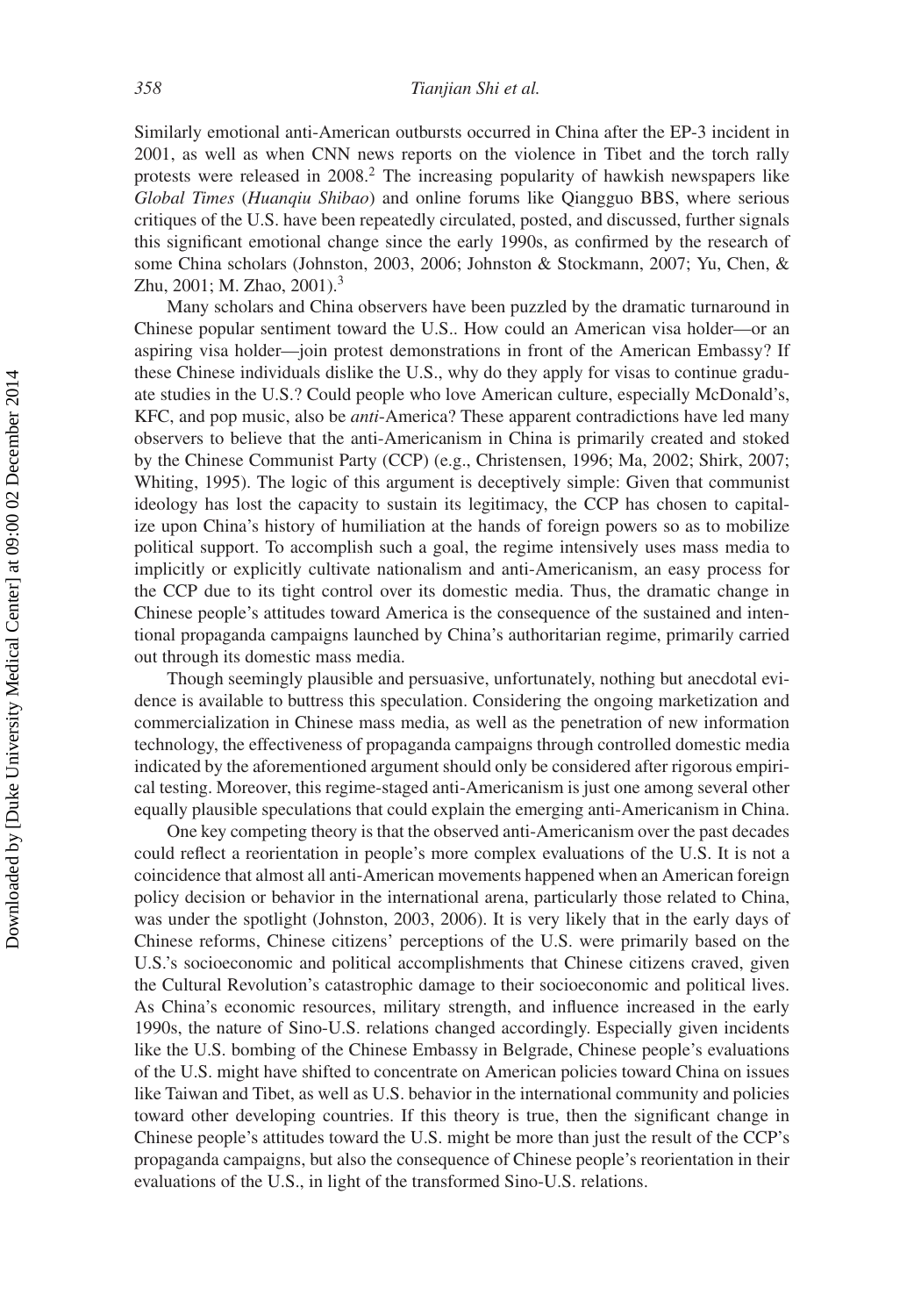To fully understand the sources of this anti-Americanism in China, three critical questions need to be answered. First, how diversified is the media environment in China?4 Basically, how many Chinese people use alternative media sources despite the CCP's control over media access? Second, how multidimensional are people's attitudes about the U.S.? Just as people may love some attributes and hate other attributes of the same person, can a well-informed Chinese citizen love and hate the U.S. at the same time—but for different reasons? And third, what are the impacts of CCP-controlled Chinese domestic media on people's attitudes toward the U.S.? Can we simply assume that Chinese domestic media faithfully conveys the CCP's propaganda campaigns and that this in turn effectively helps stage anti-Americanism? Using a two-city representative sampling survey in China implemented in 2005, this article provides some preliminary evidence for the aforementioned issues, clarifies some misunderstandings, and identifies promising avenues for future research on related topics.

#### **Research Design and Data**

Given the ongoing commercialization and marketization in Chinese mass media, as well as increasing access to new information technology for information, it is critical that our research design can capture some key features of the media environment in which Chinese citizens are embedded. Then we can systematically explore whether and how such characteristics of the Chinese media environment have or have not contributed to the dramatic shift in Chinese popular sentiment toward the U.S. over the past decades.

For many observers, the increased commercialization of Chinese media since the early 1990s has not changed its nature (Esarey, 2005; Li, 2000; Lynch, 1999; Su, 1994; Winfield & Peng, 2005; Y. Zhao, 1998). In their view, the semicommercialized media is still effectively and skillfully regulated by the CCP. The regime successfully stages public opinion to the benefit of its domestic and foreign policies, thus contributing to political stability in China (Stockmann, 2007, 2010; Stockmann & Gallagher, 2011). Some other scholars argue that the decentralization and commercialization of China's media industry, combined with the penetration of advanced information technology (e.g., satellite TV and the Internet), are gradually transforming the very nature of the media in China, weakening the political leadership's capability to exert monopolistic power over its content. The spread of new technology, the diverging interests of local governments, and the increasing media savvy of the Chinese public all work together to allow audiences in China greater usage of alternative media sources beyond the CCP's control, despite the central government's attempts to ban them (Akhavan-Majid, 2004; Baum, 2008; Lee, 1994; Su, 1994).

Given these unresolved debates on the nature of the media environment in China and the lack of systematic data for evaluating such debates before our fieldwork, it should be safer for us to maximize the chance to include as many Chinese citizens who use media sources beyond the CCP's control as possible, even without considering access to new information technology.<sup>5</sup>

Despite the fact that the Chinese regime has been employing substantial political resources to control citizens' access to alternative media sources, there has always been some consistent degree of "leakage." Even before the revolution of information technology, as represented by the enthusiastic adoption of satellite TV, the Internet, text messaging, and microblogging, people residing in some coastal cities, like Xia'men in Fujian Province, could easily pick up radio and TV signals from Taiwan with simple antennas. As a result, people in Xia'men have had convenient access to media sources beyond the CCP's control that are inaccessible in other parts of China. In many cases, the information through such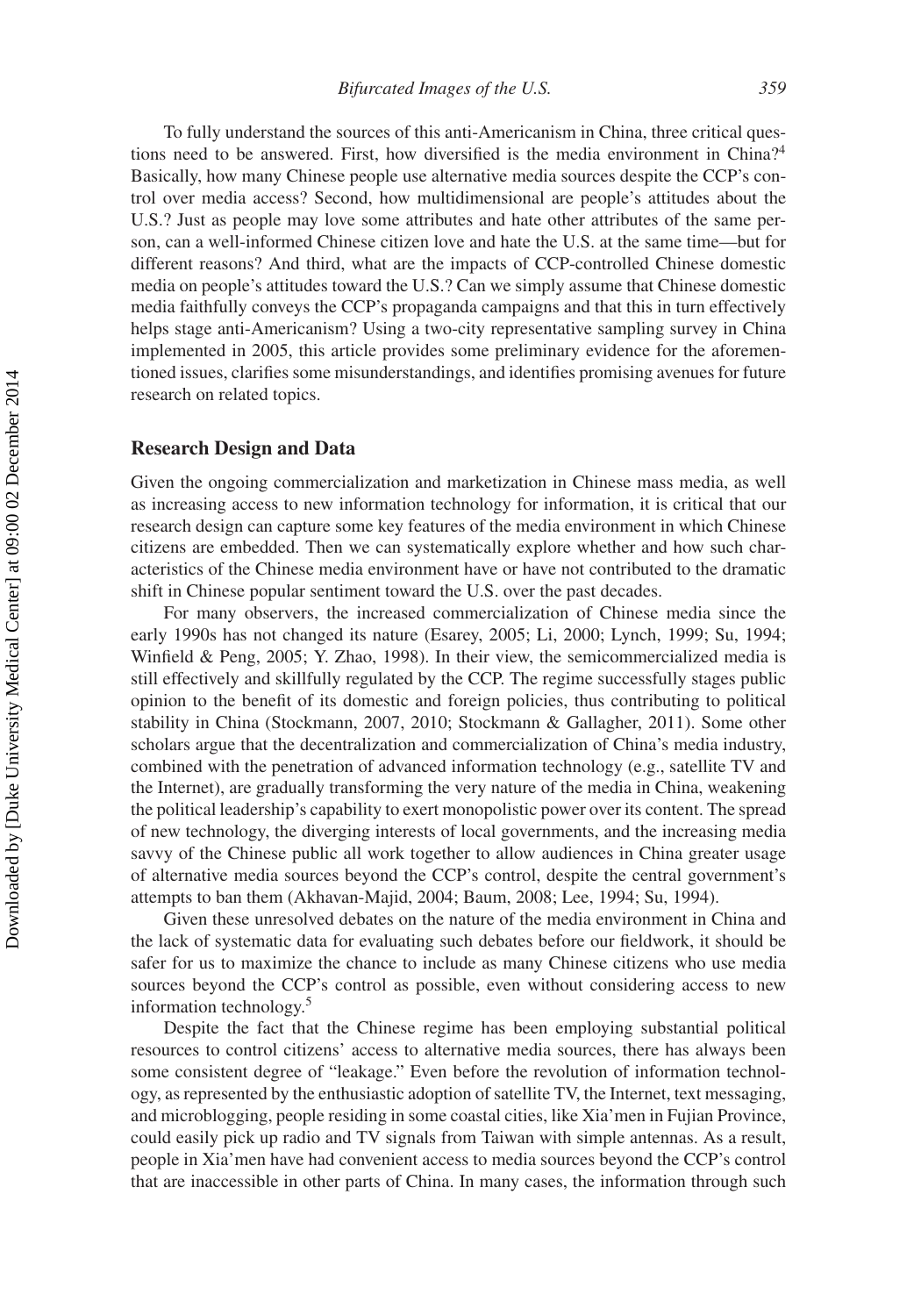channels is framed differently from the official accounts that dominate China's domestic mass media on both domestic and international issues. This is particularly the case when it comes to news coverage on the U.S., given the interesting dynamics among Taiwan, mainland China, and the U.S. We therefore expect that residents of Xia'men have a much greater chance of encountering views on America that differ from the official ones disseminated in other parts of China, even without using new information technology.

Although increasing access to new information technology might have weakened Xia'men residents' geographic advantage, including Xia'men in our survey should definitely help maximize the chance of capturing those accessing media sources beyond the CCP's control. To facilitate the comparison and increase the possible contrast, another interior city, Chengdu in Sichuan Province, was selected for an identical survey. The survey was conducted in both cities by the Research Center for Contemporary China at Peking University in 2005, using GPS-based probability sampling. The sample was designed to be representative of the whole adult population (18 years or older) at the time of our survey in both Xia'men and Chengdu.<sup>6</sup>

#### **The Media Environment in Urban China**

A variety of Western journalists and scholars attribute negative attitudes toward the U.S. in China primarily to the CCP's propaganda campaigns through its controlled mass media. Basically, they claim, in order to boost its legitimacy and*/*or to serve factional politics, the regime's propaganda machines deliberately deprive people of "uncontaminated" information about the U.S. (Barme, 1995; French, 2007; Li, 2000; Su, 1994; Whiting, 1995; Xu, 1998). Unfortunately, most of the evidence used by those scholars is qualitative, even anecdotal, in nature. Moreover, to say that the regime *tries* to shape people's attitudes toward the U.S. for its own purposes is entirely different from being able to conclude that the regime actually *achieves* it,<sup>7</sup> particularly given the possibility that people might access alternative media sources through various channels. Before examining the effects of China's controlled mass media on popular sentiment toward the U.S., it is critical to be sure of how diversified the media environment is for different people in Chinese society. Specifically, how many people in China in fact have accessed media sources beyond the CCP's control?

In the survey, we asked respondents (a) "Which newspapers, including domestic, Hong Kong, Taiwan, and foreign ones, did you read last week?" (b) "Which news Web sites, including domestic, Hong Kong, Taiwan, and foreign ones, did you browse last week?" (c) "Which radio stations, including domestic, Hong Kong, Taiwan, and foreign ones, did you listen to last week?" and (d) "Which TV channels, including domestic, Hong Kong, Taiwan, and foreign ones, did you watch last week?" Interviewers were instructed to probe several times and record up to six different answers for each of these open-ended questions. Then we coded each respondent's answer to see if he or she did read newspapers, browse Web sites, listen to radio stations, or watch TV channels beyond the control of the CCP, including those from foreign countries as well as Hong Kong and Taiwan.<sup>8</sup> The results are presented in Table 1.

As clearly shown in Table 1, some people in both Chengdu and Xia'men do access media sources beyond the control of the CCP, particularly through satellite TV programs and the Internet. Residents who watched foreign, Hong Kong, or Taiwan TV programs constituted around 9.5% of the respondents in Chengdu and 6.8% in Xia'men. The Internet also enabled around 5% of Chengdu's respondents and 6.5% of Xia'men's respondents to access information beyond the CCP's control. Many fewer respondents read newspapers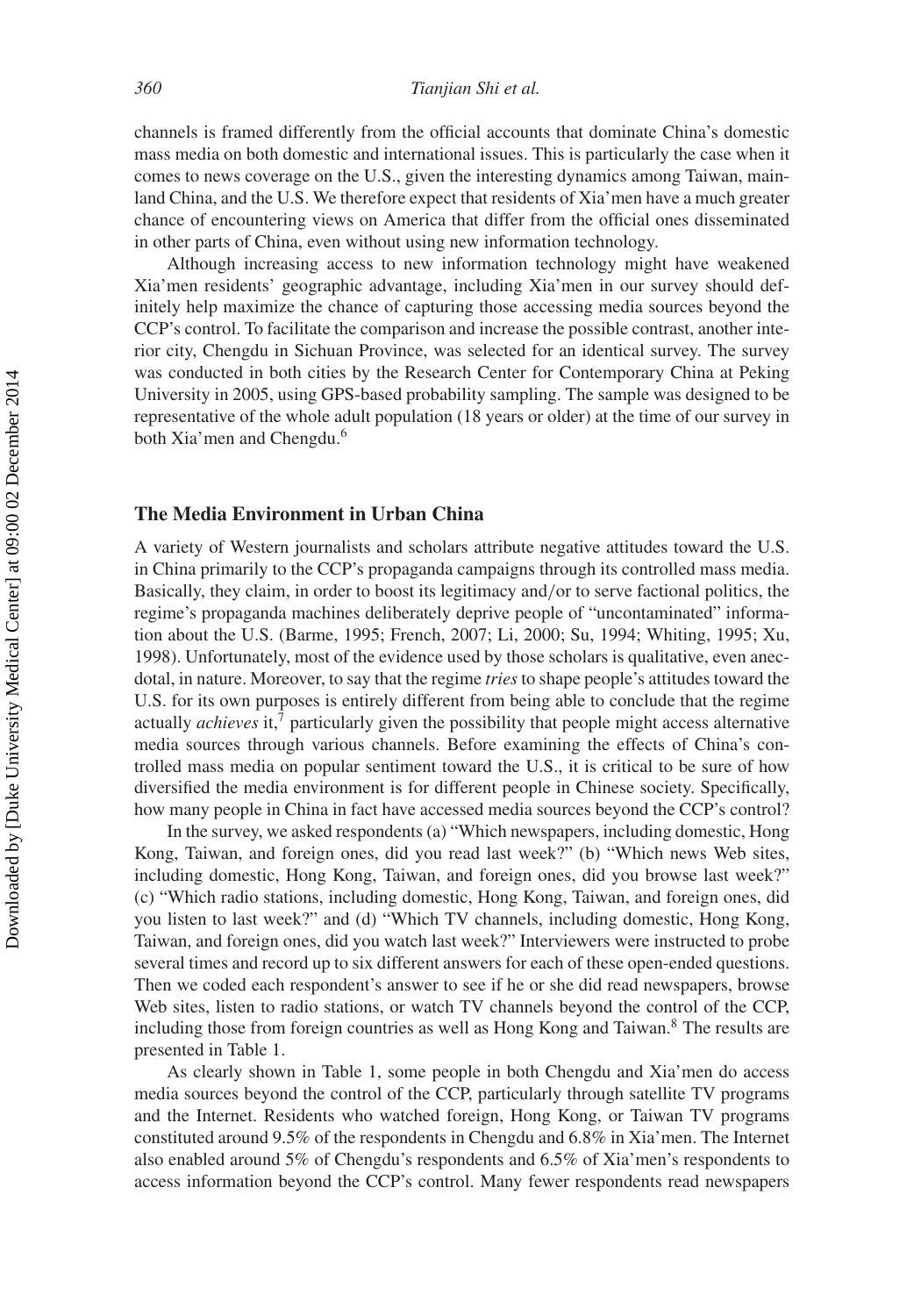|         | Newspapers | Radio programs | TV programs | Internet | Total |
|---------|------------|----------------|-------------|----------|-------|
| Chengdu | 0.11       | $0.00***$      | 9.51        | 5.13     | 13.68 |
| Xia'men | 0.23       | 1.49           | 6.80        | 6.49     | 13.90 |

**Table 1** Access to free media in Chengdu and Xia'men

*Note*. Entries are weighted mean percentages. Source: China Two-City Survey, 2005  $(N = 1,606)$ .<br><sup>\*\*\*</sup>Significant differences in means between the two cities, with  $p < .01$ .

or listened to radio programs for similar purposes. Altogether, around 14% of the residents of Chengdu and Xia'men access media sources beyond the CCP's control through various information channels. While this figure is assuredly not negligible, it is still far from suggesting a prevailing phenomenon. However, the fact that people in Chengdu do access free media sources roughly to the same degree as those in Xia'men clearly reveals that the CCP can no longer wholly control Chinese citizens' usage of alternative media sources for information. New information technology has begun to penetrate into Chinese society and is assisting people to break the barriers created by the authoritarian regime.

When we compare Xia'men and Chengdu, the only statistically significant difference in their residents' usage of alternative media sources lies in listening to foreign radio programs, including those from Taiwan and Hong Kong. No respondents mentioned following any such radio programs in Chengdu, but around 1.5% of respondents in Xia'men mentioned a number of Taiwanese radio programs, primarily from Kinmen. This is fully understandable given the physical features of radio waves and Xia'men's geographical advantage in receiving such signals. When other information channels, like TV programs, newspapers, and the Internet, were limited or unavailable such as the situation in the 1970s and 1980s, this geographical advantage could play a significant role in diversifying Xia'men residents' media environment. However, when new information technology capable of circumventing geographic constraints in delivering information arrived, such as satellite TV and the Internet, residents of Xia'men no longer enjoyed the sole advantage of a diversified media environment. In terms of information diversity, with the help of information technology, the playground has been leveled off (Baum, 2008; Lee, 1994; Su, 1994; Winfield & Peng, 2005). Under this new situation, people's usage of alternative media sources is very likely to be strongly self-motivated—a minimum level of initiative is required for using new information technology to access alternative media sources. To verify this self-selection process, we run logit models with people's usage of media sources beyond the CCP's control as the dependent variable.

As displayed in Table 2, Model 2 shows that younger people with a higher level of education are more likely to use media sources outside the CCP's control.<sup>9</sup> Given that a large majority of netizens in China are young and well educated, this finding is not surprising. Males and those affiliated with the CCP are also more likely to use these alternative media sources. The latter might come as a surprise. One basis for this finding is that politically active citizens are better aware of the CCP's propaganda campaigns through controlled media. As politically sophisticated actors, they have a stronger incentive to use alternative media sources for information to evaluate the true situation of the regime with which they are affiliated.<sup>10</sup>

In sum, our survey in Chengdu and Xia'men clearly shows that Chinese urban residents' media environment has to some extent been diversified. This finding contradicts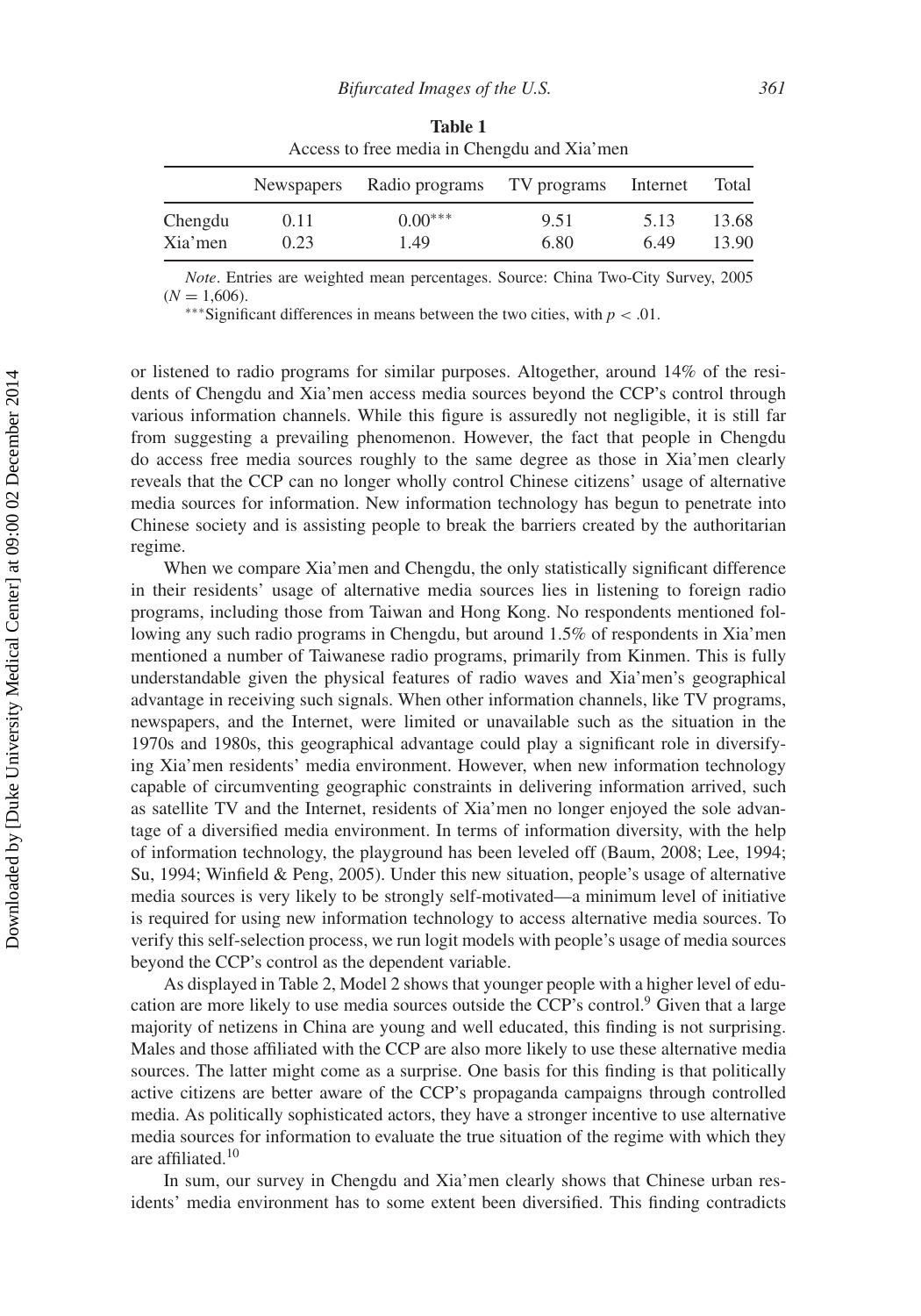|                 | Model 1             | Model 2             |
|-----------------|---------------------|---------------------|
| Age             | $-0.016(0.039)$     | $-0.013(0.007)^{*}$ |
| Age squared     | 0.000(0.000)        |                     |
| Education       | $0.169(0.042)$ ***  | $0.169(0.042)$ ***  |
| Male            | $0.284(0.164)$ *    | $0.283(0.164)$ *    |
| College         | 0.182(0.286)        | 0.182(0.286)        |
| CCP affiliation | $0.390(0.188)$ **   | $0.395(0.183)$ **   |
| Xia'men         | 0.026(0.166)        | 0.026(0.164)        |
| Constant        | $-3.947(0.861)$ *** | $-3.999(0.518)$ *** |

| <b>Table 2</b>                           |
|------------------------------------------|
| Self-selection in exposure to free media |

*Note*. Estimates were made via CLARIFY; missing data imputed via Amelia (*<sup>m</sup>* <sup>=</sup> 5). Source: China Two City Survey, 2005 (*<sup>N</sup>* <sup>=</sup> 1,606). <sup>∗</sup>*<sup>p</sup> <sup>&</sup>lt;* .10; ∗∗*<sup>p</sup> <sup>&</sup>lt;* .05; ∗∗∗*<sup>p</sup> <sup>&</sup>lt;* .01.

the claim that the CCP has wholly effective control of Chinese people's media access. People in both coastal Xia'men and inland Chengdu are found to have used media sources in foreign countries, along with those in Taiwan and Hong Kong, through various means. Moreover, new information technology does contribute to the possible dissemination of "uncontaminated" information in China, overcoming geographical constraints and leveling of people's usage of alternative media sources.<sup>11</sup> Nevertheless, the moderate percentage of people accessing alternative media sources revealed in our survey, around 14%, also casts doubt on the overly optimistic view that new information technology has radically transformed the nature of the media environment in today's China. Before analyzing the possible effects of this partially transformed and diversified media environment on people's attitudes toward the U.S., we need to be better informed of some cognitive properties of this popular sentiment.

#### **Bifurcated Popular Sentiment Toward the U.S.**

It is not rare to find the coexistence of love and hatred in people's emotions toward others. We believe the same complexity may exist in people's attitudes toward a country. Given the same emotional change (e.g., from affection to dislike) in a multidimensional cognitive response, it is critical to differentiate between two essentially different processes with similar outcomes: (a) external shocks that affect all distinct dimensions in a similarly negative way and change the final response and (b) external shocks that reshape the salience of distinct dimensions and change the final response. The former is an overhaul change with evenly negative reflections in all dimensions; the latter resembles a reweighting process, assigning heavier weights to more negative dimensions based on informational cues in the surrounding media environment, without essential changes in any dimensions. Unfortunately, this critical difference cannot be captured by conventional survey instruments that ask for people's general impression of a country, such as the feeling thermometer adopted in contemporary research (Johnston, 2003, 2006; Johnston & Stockmann, 2007; Yu et al., 2001). Moreover, this potentially multidimensional property of popular sentiment toward the U.S. in China should not be confused with the distinctions between Chinese citizens' attitudes toward American government and those toward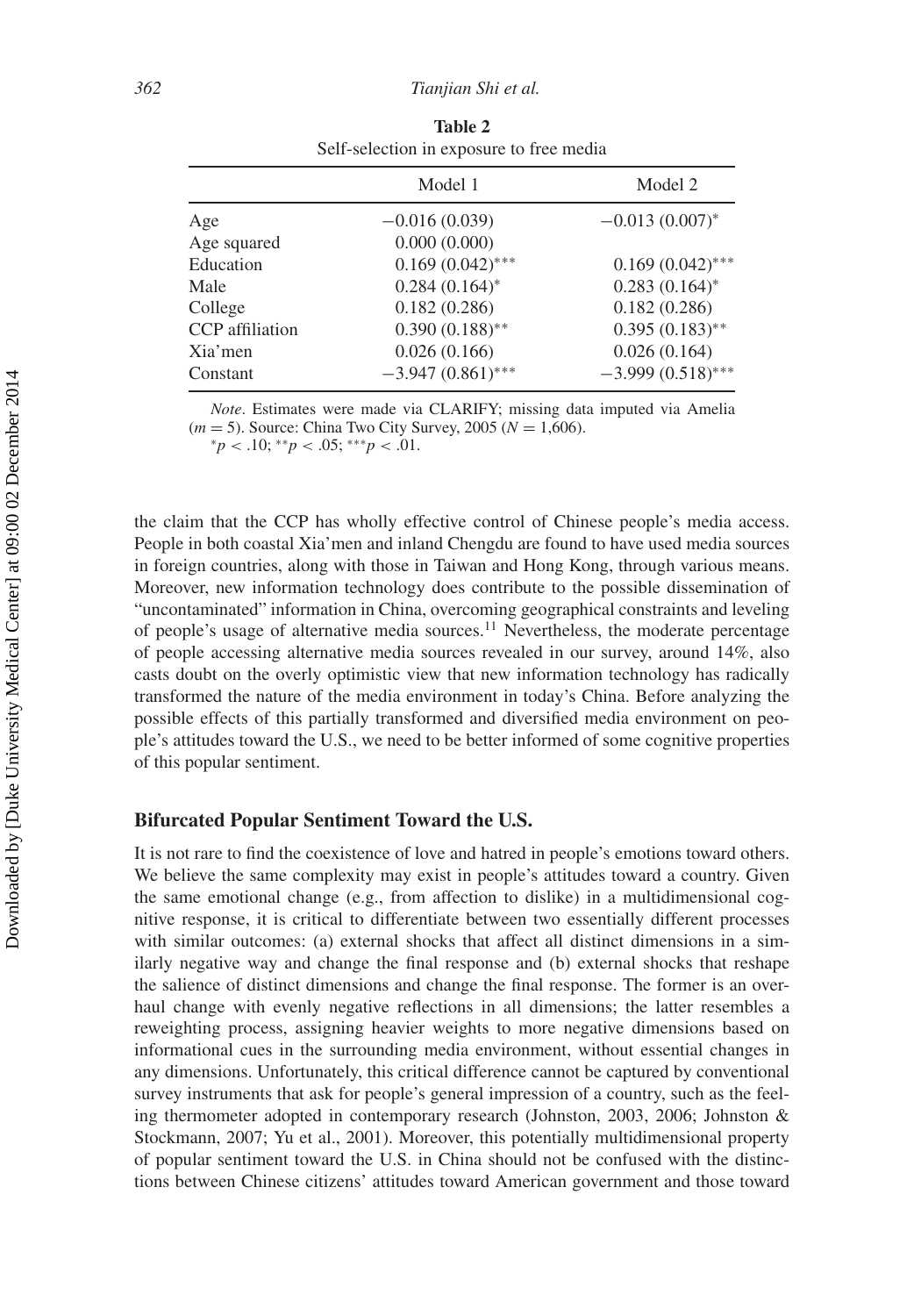ordinary American citizens (Johnston & Stockmann, 2007), which involve two objects rather than distinct facets of the same object.

It is actually nothing new to argue that popular sentiment toward the U.S. in China may have multiple facets (e.g., Johnston & Stockmann, 2007; Lampton, 2008; Tang, 2005; M. Zhao, 2001). However, except for some indirect and*/*or tentative evidence based on survey data or anecdotal stories, pertinent literature does not have systematic evidence with sound psychometric properties. Learning from the emerging literature on anti-Americanism (e.g., Chiozza, 2009; Katzenstein & Keohane, 2007a; Kopstein, 2009), as well as our own experience in fieldwork, in this article we specifically differentiate between people's evaluations of America's domestic political and socioeconomic systems and their evaluations of American foreign policies. Theoretically, a Chinese citizen may love the American political system and cherish its liberty, democracy, and advanced technology, but at the same time dislike American policies toward China and other developing countries.

In the two-city survey, respondents were asked to evaluate various aspects of American culture, society, and domestic and foreign politics, including America's science and technology, freedom and democracy, movies and TV programs, industrial products, education, policies on the Taiwan issue, policies toward China, and policies toward other developing countries.<sup>12</sup> The (weighted) mean values for these questions are presented in Figure 1.

Figure 1 demonstrates that the respondents clearly distinguished between American domestic achievements and its foreign policies in their evaluations. On a 5-point scale, they responded very positively to American science and technology (4.52), education (4.15), products (4.11), democracy and freedom (4.02), and movies and TV programs (4.01). This finding is compatible with the well-documented and unrelenting enthusiasm among Chinese youth for American popular culture, music, movies, TV programs, and cuisine, as well as the high percentage of graduates from Chinese universities applying for further education in the U.S. Moreover, the freedom and democracy embodied in the American political system were also highly regarded by the respondents. However, respondents who



**Figure 1.** Evaluations of the U.S. on different aspects. Source: China Two-City Survey, 2005  $(N = 1,606)$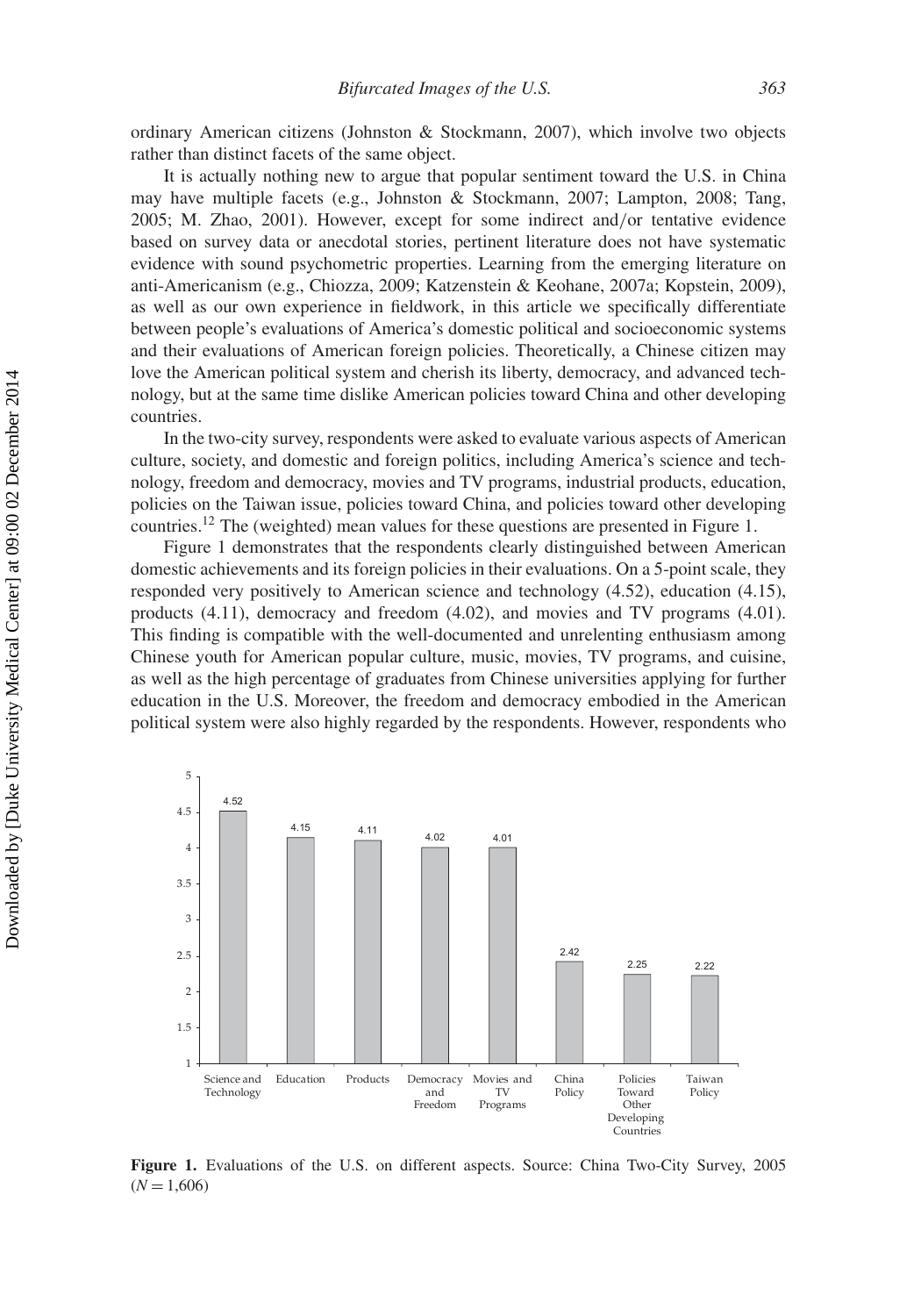|                                            | Standardized loading |
|--------------------------------------------|----------------------|
| Non-foreign-policy dimension               |                      |
| Science and technology                     | $0.515***$           |
| Democracy and freedom                      | $0.472***$           |
| Movies and TV programs                     | $0.601***$           |
| Products                                   | $0.667***$           |
| Education                                  | $0.601***$           |
| Foreign policy dimension                   |                      |
| Taiwan policy                              | $0.624***$           |
| China policy                               | $0.810***$           |
| Policies toward other developing countries | $0.804***$           |
| Covariance                                 | $0.110***$           |
| Goodness of model fit $(N = 1,506)$        |                      |
| <b>CFI</b>                                 | 0.987                |
| TLI                                        | 0.971                |
| <b>RMSEA</b>                               | $0.039$ <sup>a</sup> |
|                                            |                      |

**Table 3** Two-dimension confirmatory factor analysis

*Note*. Estimates were made with Mplus 4.21. Missing data were addressed with ML estimation under MAR. Source: China Two-City Survey,  $2005 (N = 1,606)$ . 90% CI <sup>=</sup> 0.026, 0.052. ∗∗∗*<sup>p</sup> <sup>&</sup>lt;* .01.

publicly revealed their fondness for American products and its political system did not hide their discontent with American policies toward China and other developing countries, as well as its Taiwan policy. As displayed in Figure 1, the average ratings for American foreign policies are lower than the other ratings, consistently below the midpoint of the 5-point scale. To rigorously test the conjecture that people's attitudes toward the U.S. are multidimensional, we choose confirmatory factor analysis (CFA) to examine if ordinary Chinese citizens can systematically distinguish American foreign policies from its achievements in other areas. The results are reported in Table 3.

Before interpreting the CFA results, it is very important to make sure that the specified two-dimension measurement model fits the empirical evidence. In other words, how effective is the two-dimension CFA model in uncovering the latent structure of the respondents' attitudes toward the U.S.? Three model fit indices, CFI, TLI, and RMSEA, are examined: As expected, both CFI and TLI are larger than the conventional threshold of 0.9, and RMSEA is much less than the conventional threshold of 0.08 (Bentler, 1990; Browne & Cudeck, 1993). Basically, the respondents' attitudes toward the U.S. did consist of two distinct latent factors rather than being unidimensional. People's evaluations of American science and technology, democracy and freedom, movies and TV programs, products, and education collectively tap one dimension. And their perceptions of American policies on the Taiwan issue, toward China, and toward other developing countries collectively tap the other dimension. Furthermore, while these two latent factors are significantly correlated, the correlation is substantively small (.11). In other words, Chinese urbanites with positive evaluations of American domestic achievements are somewhat more likely to view American foreign policies favorably, but the spillover effect is quite weak.<sup>13</sup>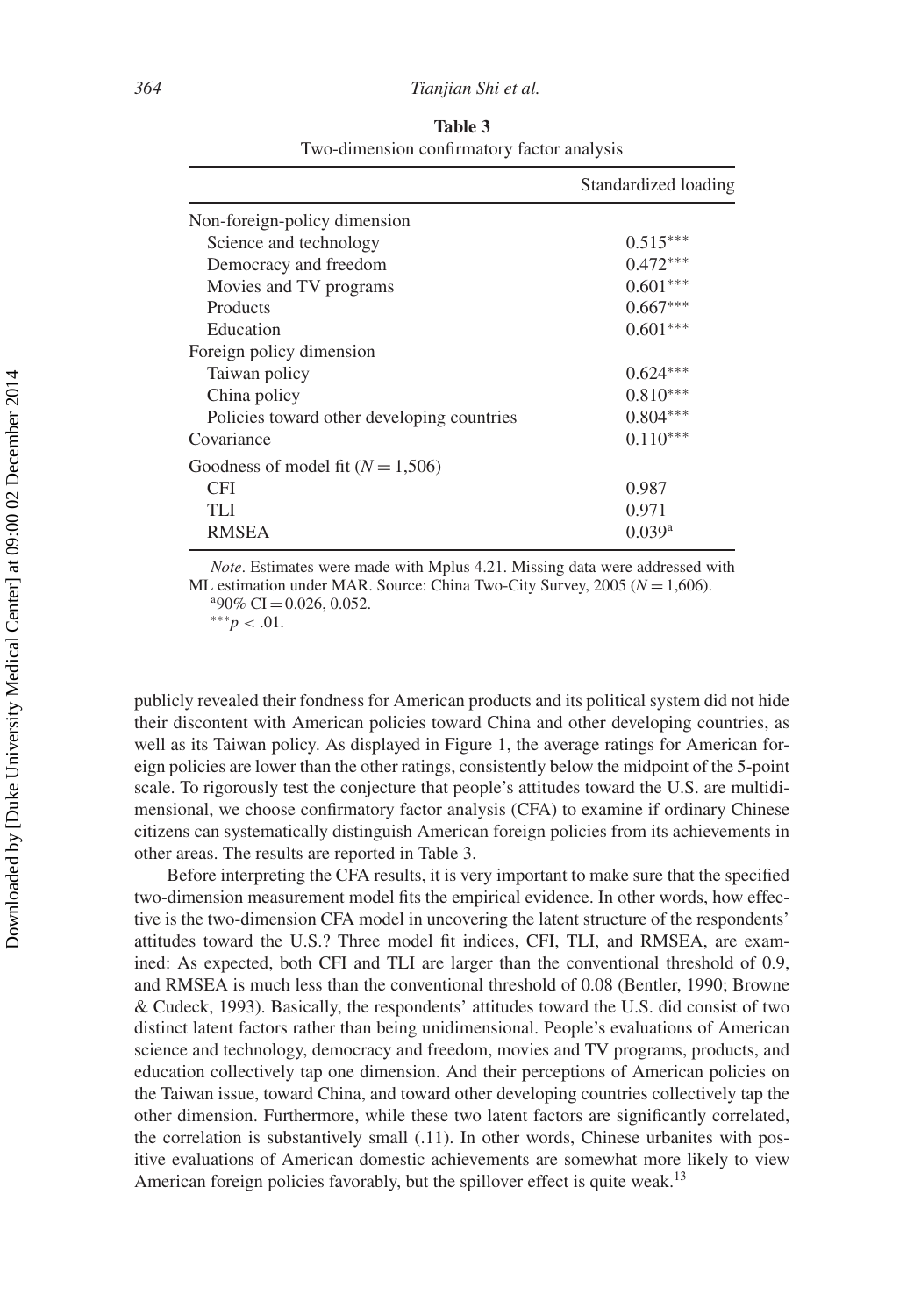Basically the survey data show that many Chinese perceive the U.S. positively, as the richest, most powerful, and most technologically advanced country in the world. They also perceive the U.S. as a symbol of liberty and democracy. At the same time, however, U.S. foreign policies, especially those on the Taiwan issue and toward China, are widely considered an infringement upon Chinese sovereignty and a continuing source of humiliation. Therefore, it is quite reasonable that Chinese citizens might like America's political institutions, as well as the way American society works, but may well oppose its foreign policies and behavior in the international community. This finding is compatible with the bourgeoning research on anti-Americanism concluding that the policies and actions of the American government play an important role in generating negative sentiment among the Chinese (Johnston, 2006; Johnston & Stockmann, 2007), Europeans (Isernia, 2007; Kopstein, 2009), and Middle Easterners (Chiozza, 2007, 2009).

Not only are the two clusters of aspects evaluated differently, but they are also distinct dimensions that are largely, if not completely, independent of each other. These two interrelated but essentially distinct dimensions, together with the semidiversified media environment in which Chinese urbanites are embedded, provide us with some analytical advantages in scrutinizing the possible impacts of China's controlled domestic mass media on its popular sentiment toward the U.S.

#### **The CCP's Intentional Mobilization?**

Given the long-term and structural contentions between the U.S. and China in the arena of international politics, it is reasonable to argue that the CCP's intentional mobilization of its popular sentiment toward the U.S. is more likely to be focused on the latter's foreign policies, particularly those related to China, like the issues of Taiwan and Tibet. Thus, Chinese urban citizens' evaluations of American foreign policies offer a most likely scenario for examining the effectiveness of the CCP's propaganda campaigns through its controlled media in shaping people's pertinent attitudes. However, if we cannot find systematic evidence for such impacts on people's evaluations of the U.S. regarding its foreign policies, then some red flags should be raised regarding the validity of the arguments about the CCP's propaganda campaigns through controlled media.

Nevertheless, positive results in a most likely scenario are neither very valuable nor very helpful for increasing our confidence in the validity of any arguments, as emphasized by methodologists (e.g., Eckstein, 1975; Gerring, 2004). For the purpose of reassurance, least likely cases should be used for theory testing. Theoretically speaking, Chinese urban residents' attitudes toward the U.S. in terms of its domestic, socioeconomic, and political systems and achievements are much less likely to be the target of the CCP's propaganda campaigns through its controlled media. This makes their evaluations of American science and technology, education, products, democracy and liberty, and movies and TV programs much less likely to be the targets of any possible mobilization from the CCP, qualifying them as the least likely scenario for empirical examination. If we do find systematic evidence for the impact of the CCP's propaganda campaigns through controlled media in the non-foreign-policy dimension of popular sentiment, then our confidence in the validity of the CCP's propaganda campaigns through controlled media could be significantly boosted.

Methodologically, conventional single-equation regression analysis is neither appropriate nor efficient, for two reasons. First, as shown in Table 2, people who access media sources beyond the CCP's control are essentially different from those who do not. Therefore, without simultaneously modeling this self-selection process, any estimation of its impact on popular sentiment toward the U.S. can be biased (e.g., Achen, 1986; Angrist,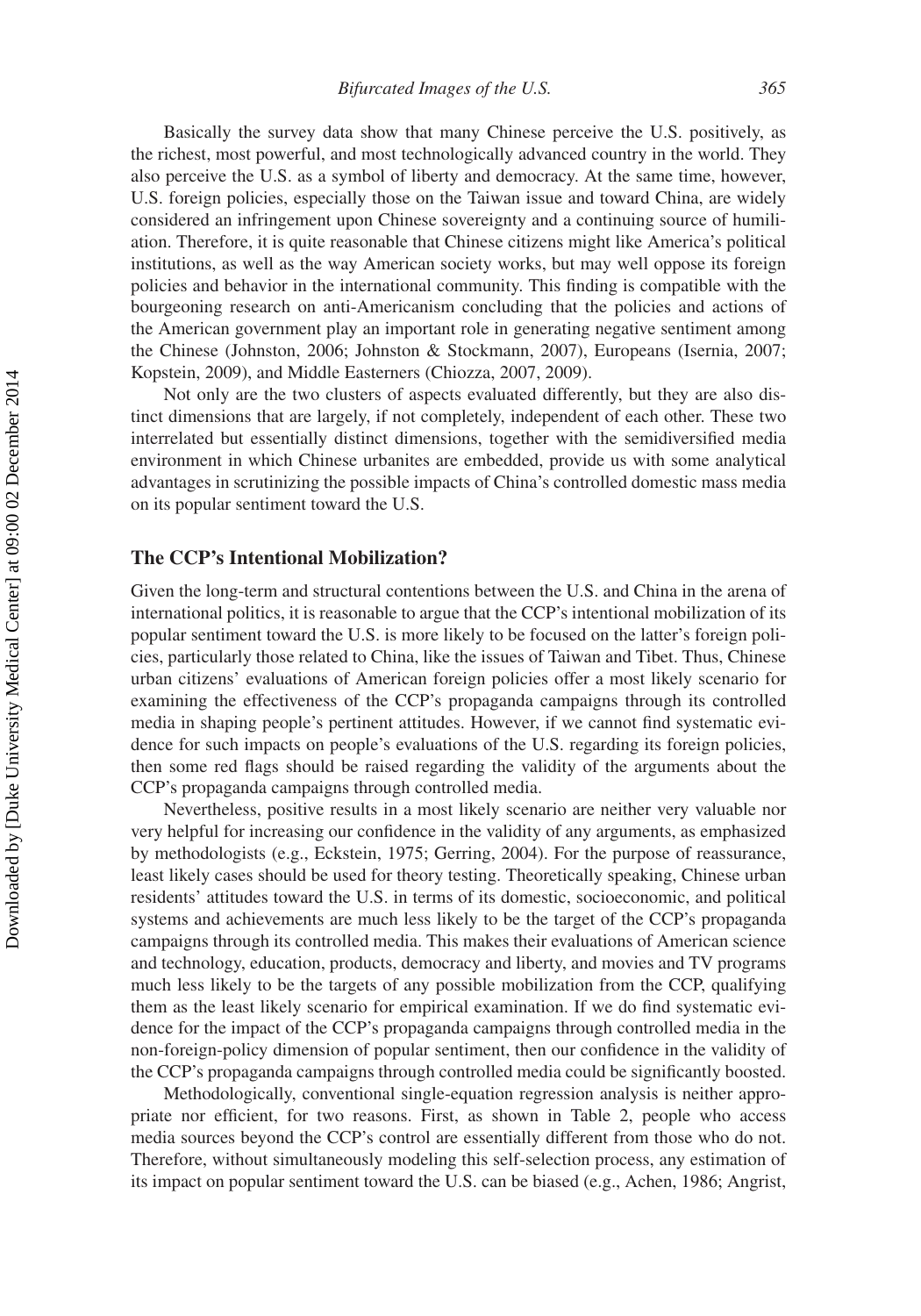Imbens, & Rubin, 1996; Barnow, Cain, & Goldberger, 1980; Berk, 1983; Heckman, 1979; Winship, 1992). Second, we have multiple ordinal indicators for people's evaluations of the U.S. on both foreign policy and non-foreign-policy dimensions. To minimize the possible biases introduced by measurement errors, latent factor scores extracted through measurement models are much more efficient than simple summary indices (e.g., Achen, 1983; Bollen & Lennox, 1991; Fabrigar, Krosnick, & MacDougall, 2005). Given the aforementioned concerns, an integrated structural equation model (SEM) with both a measurement model and a simultaneous equation system is the most appropriate statistical tool for analysis.

Some critical controls, as identified in pertinent literature, are also included in the model. In addition to collecting information through different media sources, Chinese people may also learn about the U.S. through direct or indirect interaction with Americans. Although opportunities to interact with Americans may be rare for many citizens in rural areas, it is no longer that uncommon for residents in metropolitan areas like Chengdu and Xia'men. Thus, respondents were asked if (a) they had been to the U.S., (b) their families or friends had been to the U.S., and (c) they had had any personal interactions with any Americans. Based on these three questions, we create a new binary variable: personal interaction with Americans. If respondents gave negative answers to all three questions, this was coded as 0; otherwise, it was coded as 1.

To control for the possible impact of material interests on respondents' attitudes toward the U.S., respondents were asked whether their corporations, enterprises, or work units had any American investment. This was a binary variable, with 1 indicating the existence of American investment and 0 indicating otherwise. In addition, macropolitical and economic characteristics that could have systematically differentiated Chengdu from Xia'men were controlled with an indicator of whether the respondent was a resident of Xia'men.<sup>14</sup>

As the literature on Chinese nationalism (Barme, 1995; Seckington, 2005; Shirk, 2007; Whiting, 1995; Xu, 1998) and anti-Americanism (Chiozza, 2007; Katzenstein & Keohane, 2007b) suggests, nationalism could have dragged people's attitudes toward America in a negative direction.<sup>15</sup> To control for this possible impact of nationalism (or "patriotism" as it is called in China), respondents were asked if they completely agreed, agreed, disagreed, or completely disagreed with the following statement: "Regardless of the flaws or deficiencies our country might have, we should still be loyal to our country."16 Respondents' political interest was measured by their answers to the question "How interested are you in political issues?"<sup>17</sup>

We intentionally contrast the examination of respondents' evaluations of American non-foreign-policy issues against that of their perceptions of American foreign policies by specifying two comparable SEMs. These two SEMs share the same simultaneous equation system but have their own measurement models for non-foreign-policy and foreign policy issues. In subsequent statistical analyses, any uncovered similarities and*/*or differences in the shared simultaneous equation system can indicate whether there are commonly shared or distinct underlying mechanisms that drive people's attitudes toward the U.S. regarding its foreign policies versus other political and socioeconomic achievements. All missing values in the data are appropriately addressed with the multiple imputation method using Amelia (King, Honaker, Joseph, & Scheve, 2001). Statistical inferences are made using results averaged over five full data sets following Rubin's rule (Rubin, 1987). Estimation results are reported in Table 4, and the full SEMs are also presented visually in Figure 2. In path diagrams, solid lines denote statistically significant coefficients, with dotted lines indicating insignificant coefficients.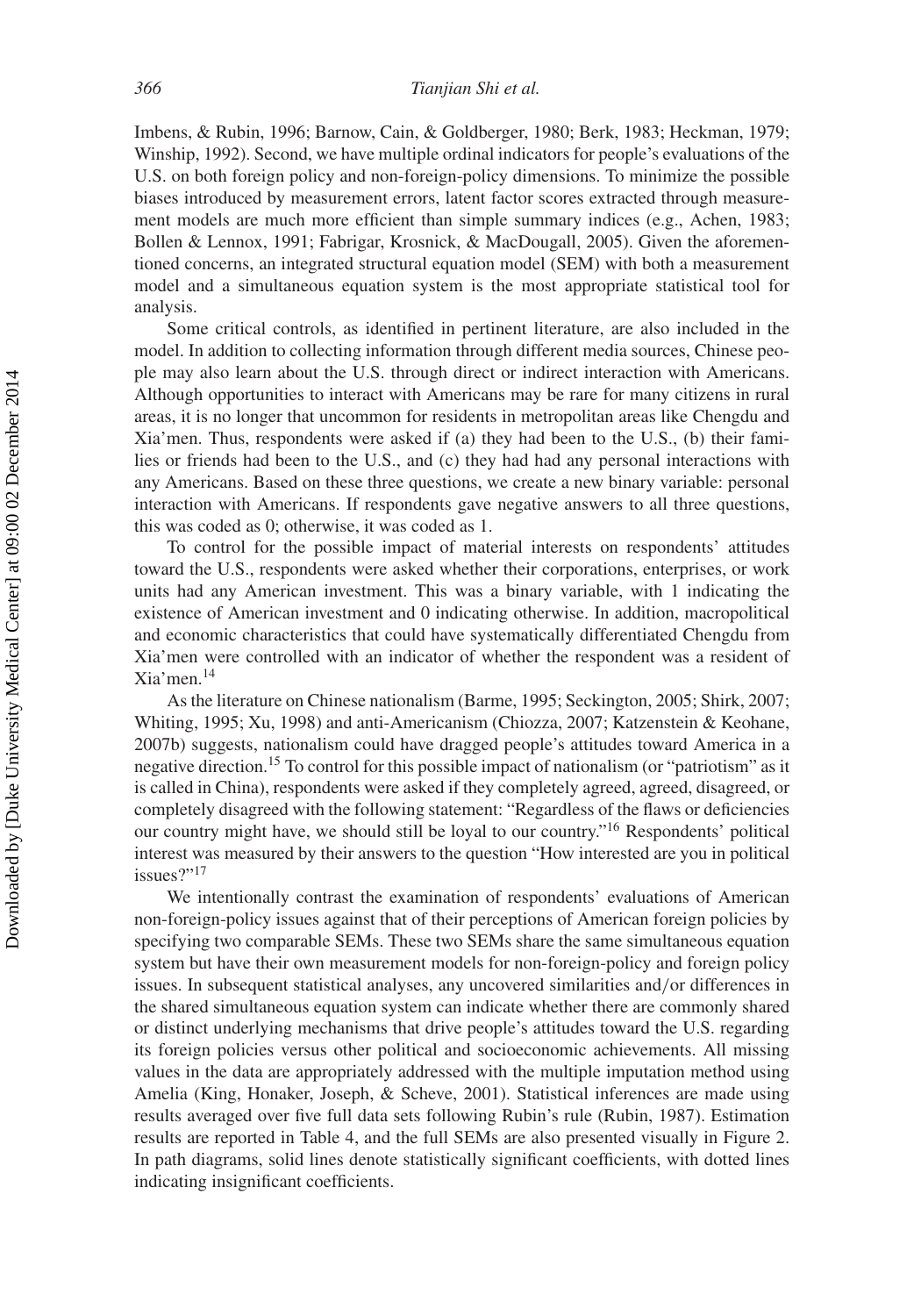| l<br>$\mathbf$     |
|--------------------|
|                    |
|                    |
|                    |
|                    |
|                    |
|                    |
| $\frac{1}{2}$<br>I |
|                    |
|                    |
|                    |
|                    |
| ١<br>l             |
| )<br>1             |
|                    |
| l                  |
|                    |
|                    |
|                    |
|                    |
|                    |
| $\frac{1}{2}$      |
|                    |
|                    |
|                    |
|                    |
|                    |
| ֠                  |
|                    |
|                    |
|                    |
|                    |
|                    |
|                    |
| ļ                  |
|                    |

|                           | Model 1                                     |                  | Model 2                                 |                                |
|---------------------------|---------------------------------------------|------------------|-----------------------------------------|--------------------------------|
|                           | Images of the U.S. on<br>non-foreign-policy | Accessing        | Images of the U.S. on<br>foreign policy | Accessing                      |
|                           | dimension                                   | foreign media    | dimension                               | foreign media                  |
| Measurement model         |                                             |                  |                                         |                                |
| Science and technology    | $1.000^{a}$                                 |                  |                                         |                                |
| Democracy                 | $1.195***$                                  |                  |                                         |                                |
| Movies and TV programs    | .595***                                     |                  |                                         |                                |
| Products                  | $1.447***$                                  |                  |                                         |                                |
| Education                 | $1.393***$                                  |                  |                                         |                                |
| Taiwan policy             |                                             |                  | $1.000^{a}$                             |                                |
| China policy              |                                             |                  | $1.048***$                              |                                |
| Policy toward developing  |                                             |                  | $0.981***$                              |                                |
| countries                 |                                             |                  |                                         |                                |
| Structural model          |                                             |                  |                                         |                                |
| Age                       | $-0.003(0.001)$ *                           | $-0.008$ (0.000; | $-0.002(0.003)$                         | $-0.008$ (0.004) <sup>**</sup> |
| Education                 | $0.027(0.012)$ **                           | $0.089(0.016)*$  | $-0.038(0.027)$                         | $0.089(0.016)$ ***             |
| Male                      | $-0.014(0.027)$                             | 0.141 (0.093)    | $-0.060(0.063)$                         | 0.141(0.093)                   |
| Political interest        | 0.013(0.018)                                | 0.073(0.064)     | 0.026(0.039)                            | 0.073 (0.064)                  |
| Accessing foreign media   | $-0.115(0.121)$                             |                  | 0.254(0.262)                            |                                |
| Personal interaction with | $0.069(0.025)$ ***                          |                  | 0.028(0.054)                            |                                |
| Americans                 |                                             |                  |                                         |                                |
| American investment in    | 0.027(0.074)                                |                  | $-0.020(0.172)$                         |                                |
| enterprises               |                                             |                  |                                         |                                |
| Xia'men                   | $0.055(0.021)$ ***                          |                  | $0.171(0.039)$ ***                      |                                |
| Patriotism                | $0.063(0.021)$ ***                          |                  | $-0.140(0.041)$ ***                     |                                |
|                           |                                             |                  |                                         | (Continued)                    |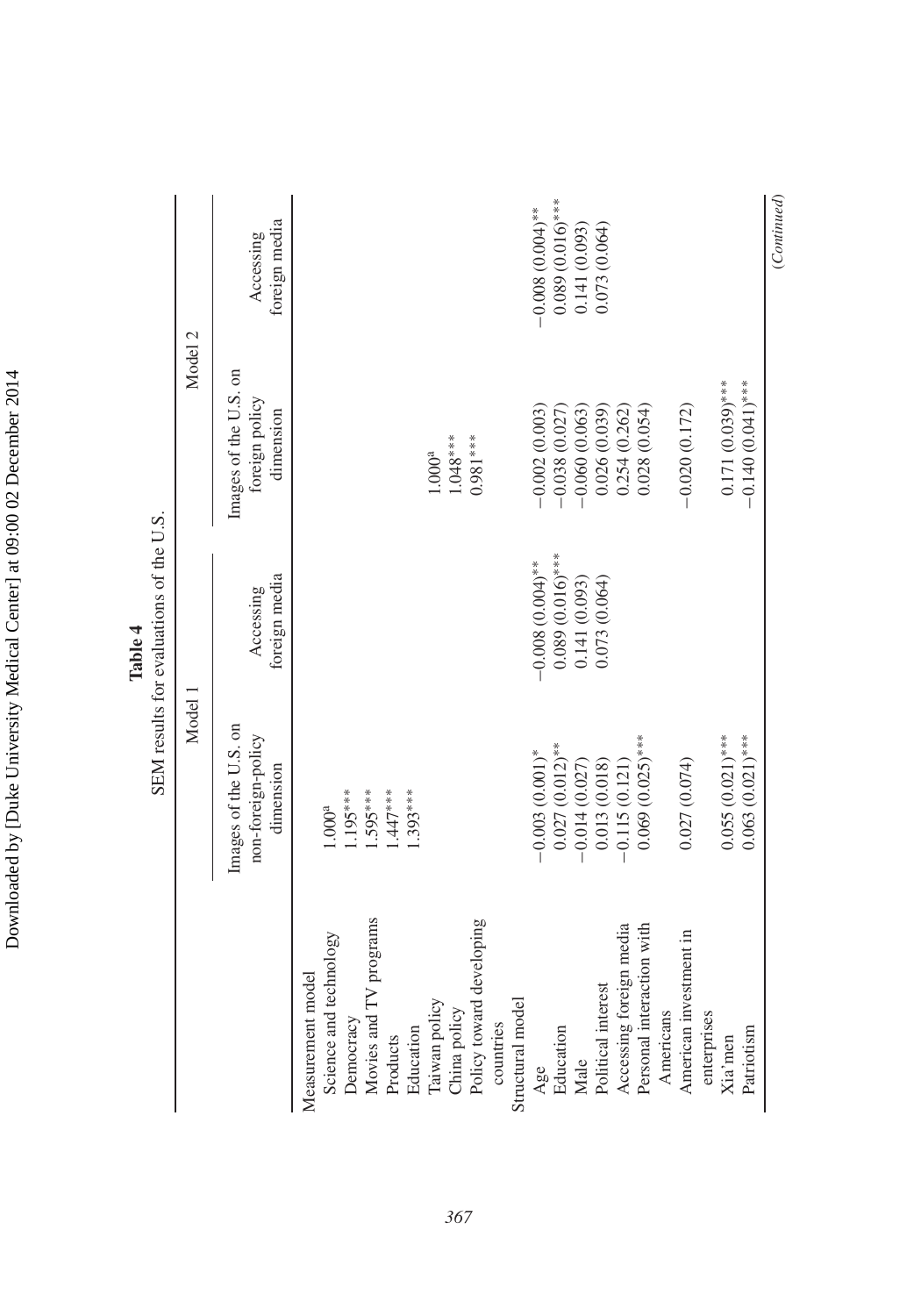| $\ddot{\phantom{0}}$<br>I                        |
|--------------------------------------------------|
| י                                                |
|                                                  |
|                                                  |
|                                                  |
|                                                  |
|                                                  |
| $\overline{a}$                                   |
|                                                  |
|                                                  |
|                                                  |
|                                                  |
|                                                  |
|                                                  |
| ١<br>l                                           |
|                                                  |
|                                                  |
| $\zeta$                                          |
|                                                  |
|                                                  |
|                                                  |
|                                                  |
| $\frac{1}{2}$                                    |
|                                                  |
| l<br>j                                           |
|                                                  |
|                                                  |
|                                                  |
|                                                  |
|                                                  |
|                                                  |
| ֖֖֖֧ׅ֧ׅ֖֖֧֚֚֚֚֚֚֚֚֚֚֚֚֚֚֚֚֚֚֚֚֚֚֚֚֚֚֚֚֚֚֬֝֝֬֓֞֝֝ |
| l                                                |
|                                                  |
|                                                  |
|                                                  |
|                                                  |
|                                                  |
|                                                  |
|                                                  |
| ļ                                                |

|                                                   |                                                                                                                                              | (Continued)<br>Table 4     |                                                      |                            |
|---------------------------------------------------|----------------------------------------------------------------------------------------------------------------------------------------------|----------------------------|------------------------------------------------------|----------------------------|
|                                                   | Model                                                                                                                                        |                            | Model 2                                              |                            |
|                                                   | Images of the U.S. on<br>non-foreign-policy<br>dimension                                                                                     | foreign media<br>Accessing | Images of the U.S. on<br>foreign policy<br>dimension | foreign media<br>Accessing |
| CCP affiliation                                   |                                                                                                                                              | $0.201(0.097)$ **          |                                                      | $0.201(0.097)$ **          |
| Error term covariance: Access<br>to foreign media | 0.146(0.123)                                                                                                                                 |                            | $-0.298(0.263)$                                      |                            |
| Goodness of model fit                             |                                                                                                                                              |                            |                                                      |                            |
| $(N = 1,606)$                                     |                                                                                                                                              |                            |                                                      |                            |
| CFI (mean)                                        | $0.904$ (SD = 0.009, MI = 5)                                                                                                                 |                            | $0.947(SD = 0.007, MI = 5)$                          |                            |
| TLI (mean)                                        | $0.904$ (SD = 0.008, MI = 5)                                                                                                                 |                            | $0.930$ (SD = 0.008, MI = 5)                         |                            |
| RMSEA (mean)                                      | $0.046$ (SD = 0.001, MI = 5)                                                                                                                 |                            | $0.034$ (SD = 0.003, MI = 5)                         |                            |
| $\ddot{\phantom{a}}$                              | Note. Values are averaged coefficients with standard errors in parentheses. Estimates were made with M-plus 4.21, with five data sets<br>てこく | $\sim$                     |                                                      |                            |

 $\frac{1}{2}$ *Note*. Values are averaged coefficients with standard errors in parentheses. Estimates were made with M-plus 4.21, with five data sets imputed through Amelia. Source: China Two-City Survey, 2005 (*N* = 1,606).

imputed through Amelia. Source: China Two-City Survey, 2005 ( $N = 1,606$ ).<br><sup>a</sup>For identification purposes, this parameter has been fixed to 1.<br><sup>\*</sup> $p < .10$ ; \*\* $p < .05$ ; \*\*\* $p < .01$ . aFor identification purposes, this parameter has been fixed to 1.

∗*p <* .10; ∗∗*p <* .05; ∗∗∗*p <* .01.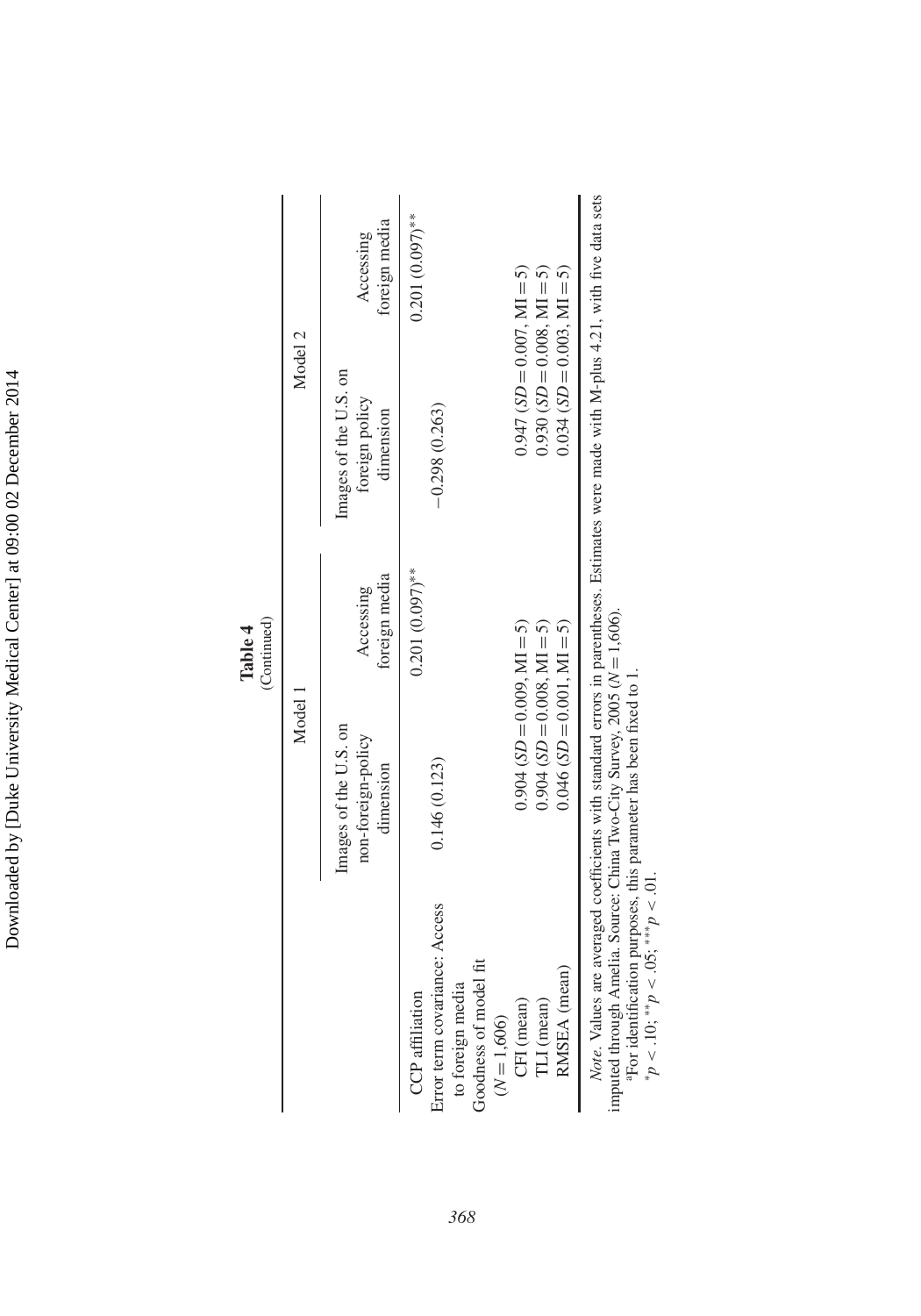



**Figure 2.** Path diagrams for evaluations of the U.S.

Similar to the evaluation of the CFA results in Table 3, we need to make sure that the whole SEM specification is satisfactory, given the empirical data. Therefore, we examine model-fit indices before making any statistical and substantive inferences. Basically, as displayed at the bottom of Table 4, all comparative fit indices suggest that the specified models fit the data well: CFIs and TLIs are larger than 0.9 and RMSEAs are less than 0.08.<sup>18</sup> Now we move on to the interpretations of path coefficients, both statistically and substantively.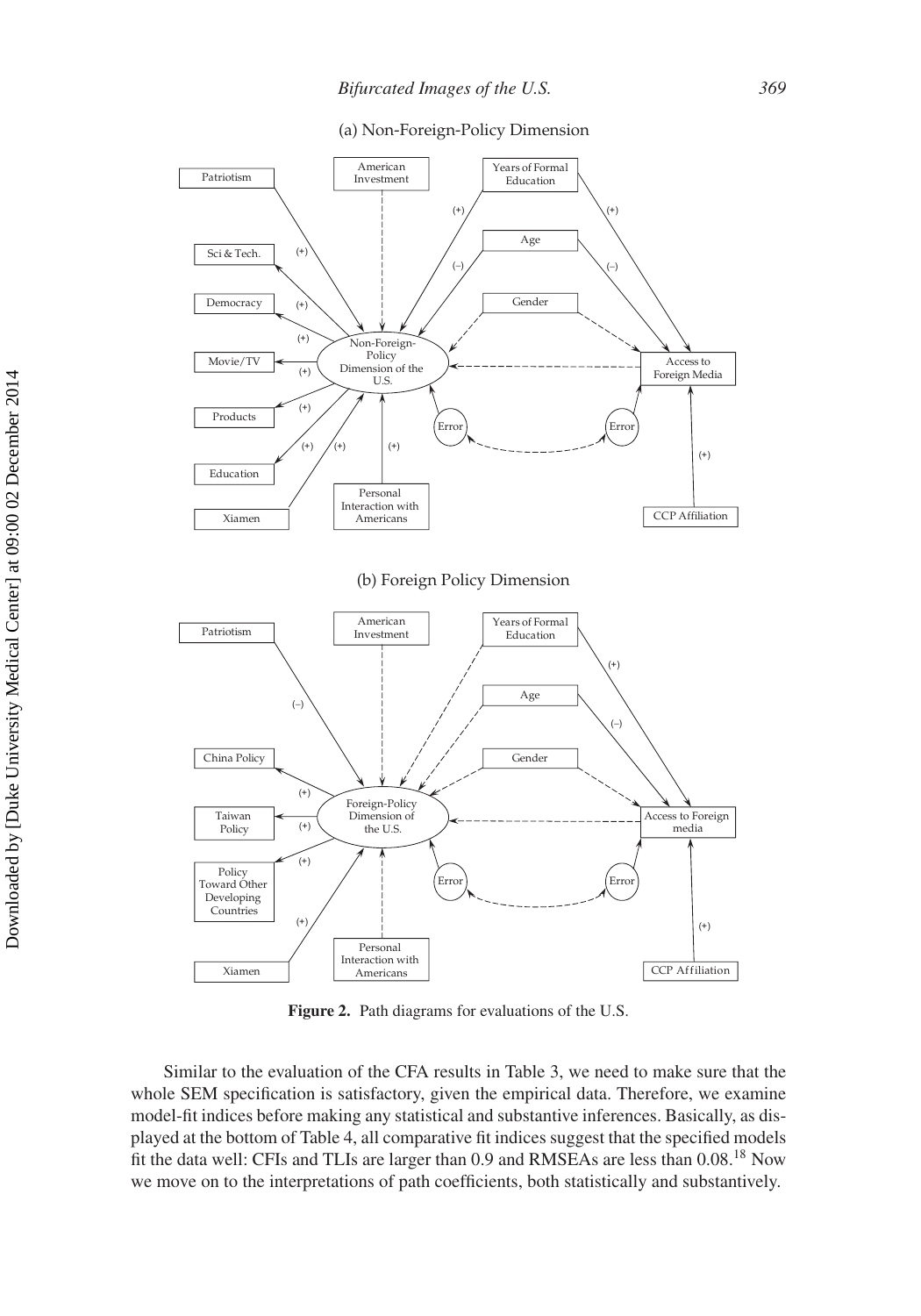First of all, the most important message is that *after* modeling the self-selecting process in respondents' usage of alternative media sources beyond the CCP's control, it has *no* significant effect on respondents' attitudes toward the U.S., regardless of which dimension is concerned. Compared with those only acquiring information from Chinese domestic media, people with possible extra information from alternative media sources, *ceteris paribus*, are no different in terms of their evaluations of American foreign policies or the U.S.'s domestic, socioeconomic, and political systems and achievements. Little empirical evidence can be found, at least in these two cities, for the arguments that Chinese people's negative evaluations of the U.S. should be primarily attributed to the CCP's intentional propaganda campaigns through its controlled media, given the lack of significant findings in both the most likely and least likely scenarios.<sup>19</sup> Thus, the validity of such arguments, as well as associated assumptions, should be questioned and merits further examination with better data and more refined measures.

Second, the underlying mechanisms that drive respondents' attitudes toward the U.S. on non-foreign-policy versus foreign policy issues are different. Younger people with a higher level of education tend to give higher appraisals of science and technology, freedom and democracy, movies and TV programs, products, and education in the U.S. Personal interaction with Americans leads to more favorable attitudes on these issues among the respondents. What appears surprising, however, is that nationalistic Chinese urbanites are *not* more likely to denounce the freedom and democracy in America. In other words, nationalism, or at least affirmative nationalism in Whiting's (1995) phrasing, does not negatively bias the attitudes of Chinese urban residents toward the U.S. on non-foreign-policy issues and prevent them from appreciating American advanced technology, democratic systems, or popular culture.<sup>20</sup> This is critically important for our understanding of both the development in China and the social psychology of its citizens.

Things are different for evaluations of American foreign policies. The most important factor is people's nationalistic orientation: Those who are nationalistically oriented are more likely to develop negative evaluations of American policies toward China and other developing countries. When sovereignty or national pride is involved, we find no differences in terms of age, gender, or educational attainment. Personal interaction with Americans and economic connection with the U.S. play *no* role in shaping people's attitudes toward American foreign policies either. The conventional wisdom on the close relationship between nationalism and anti-Americanism is again confirmed with the systematic data from urban China. It is critical to remember, however, that anti-Americanism is targeted *only* at American foreign policies. Chinese urban residents' evaluations of American political freedom and democracy are loaded on the other, nearly independent factor, and are shaped by a different matrix of variables. Moreover, nationalistically oriented Chinese citizens tend to be more appreciative of America's achievements in such aspects.

Finally, people who reside in Xia'men, on average, tend to give higher appraisals to the U.S. on both foreign policy and non-foreign-policy issues. This finding seems to suggest that different social environments and historical traditions might have some impact on people's attitudes toward the U.S., which, unfortunately, cannot be systematically examined here due to the limits of our data. $^{21}$ 

#### **Conclusions and Suggestions for Future Research**

How should we interpret the significant changes in popular sentiment toward the U.S. in China between the late 1980s and the early 2000s? This is not just a challenge for journalists and China scholars, but also possesses critical consequences for Sino-U.S. relations.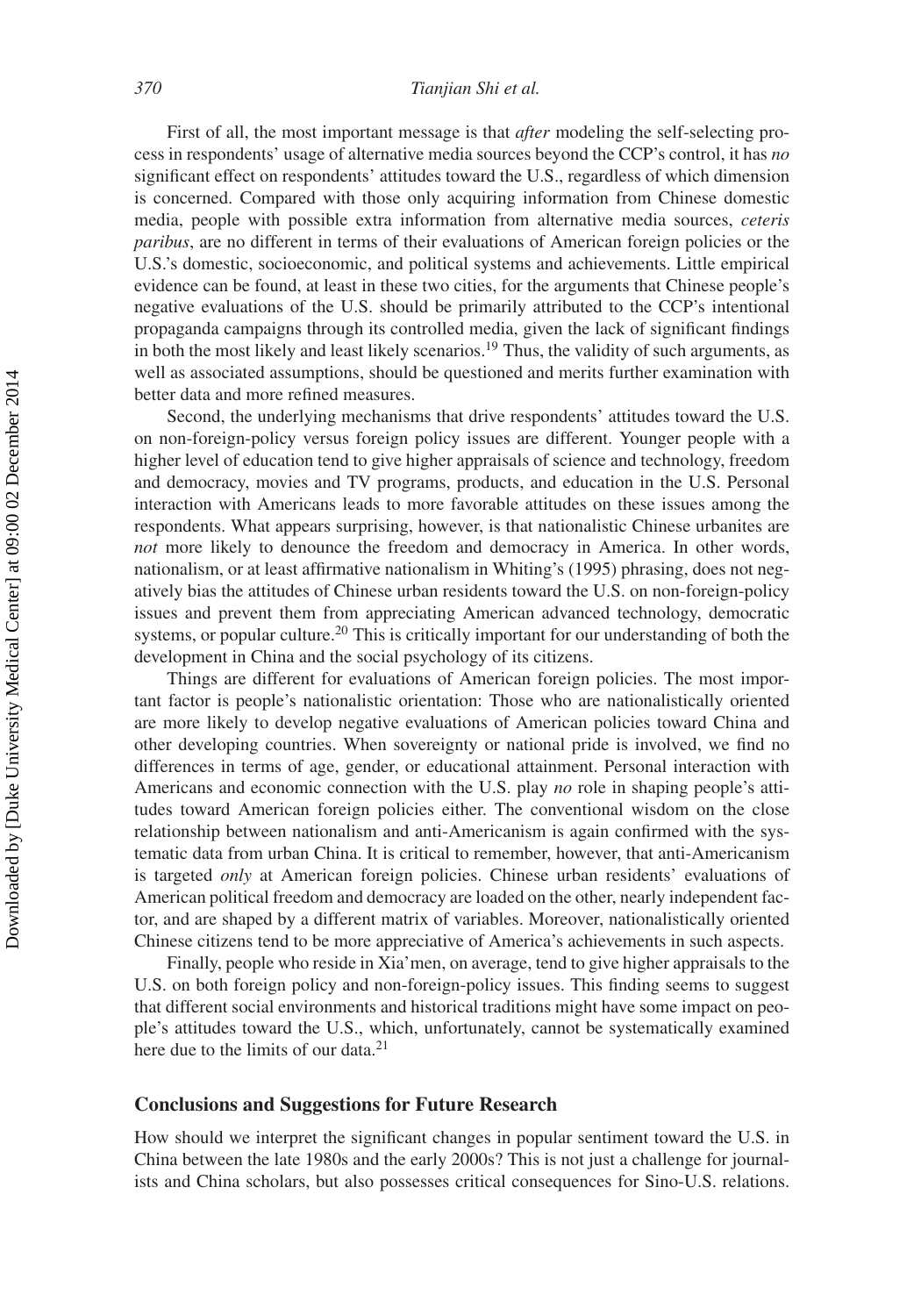With the help of a unique survey data set collected in two Chinese cities in 2005, we find some clues on how to appropriately interpret such changes and provide some prefatory but systematic evidence to evaluate alternative explanations. At the same time, we are able to do some preliminary analysis of the impact of the CCP's propaganda campaigns through its controlled media on people's attitudes toward the U.S. in both most likely and least likely scenarios.

First, due to the impact of semicommercialization and marketization in Chinese mass media, and more importantly the penetration of new information technology, the media environment facing ordinary Chinese citizens has been diversified to some extent. In both coastal and interior cities (i.e., Xia'men and Chengdu, respectively), around 14% of residents have used alternative media sources beyond the CCP's control through a variety of means. Most importantly, increasingly easy access to satellite TV and the Internet has dramatically weakened the impacts of geographical constraints on accessing alternative media sources and facilitated the diversification of the media environment in China. However, at the same time, the percentage of Chinese urban residents accessing free media is still relatively small. Basically, the situation of free media usage in urban China is not as optimistic as some researchers have suggested, despite the undeniable impacts of new information technology on Chinese society.

Second, urban Chinese citizens' attitudes toward the U.S. are multidimensional, rather than monolithic, as confirmed by our survey instruments with sound psychometric properties. The general impression of the U.S. among the residents of Chengdu and Xia'men is rather positive. However, when we focus on people's evaluations of the non-foreign-policy aspects of the U.S., we find that the average ratings are even more favorable than what others have established using the general feeling thermometer. For most people in these two cities, America is perceived as a society with abundant wealth, advanced technology, a vibrant democratic system, and quality education. Nevertheless, when the same people are asked about their perceptions of American policies on the Taiwan issue and toward China and other developing countries, ratings plummet. This finding demonstrates that the conventional feeling thermometer measure of people's general impression combines too much and even contrasting information into a single index, a process that hides rather than helps us understand people's true feelings toward the U.S. CFA further attests to the necessity of differentiating people's evaluations of American foreign polices from other issues. Since these two dimensions are clearly separated and move nearly independently, examining them separately could enrich our understanding of how the Chinese perceive the U.S. and other foreign countries, like Japan and France, and help us understand the formation and possible direction of changes in such popular sentiment.

Third, conventional wisdom may have overestimated the efficacy of the CCP's media control and propaganda efforts or oversimplified the CCP's strategies in mobilizing domestic support for its foreign policy concerns, specifically when it comes to shaping popular sentiment toward the U.S. The results of the statistical analysis do not directly challenge the existence of the CCP's attempt at controlling its domestic media or its efforts in launching propaganda campaigns through this controlled media. Even though our measure of media usage is imperfect, we find that the ability of the CCP to shape Chinese citizens' attitudes toward the U.S. through consistent control the media<sup>22</sup> is much less effective than ordinarily believed. We do, however, find that such efforts are most effective in shaping opinions about U.S. foreign policy. We find that these effects are more nuanced in ways that have kept them from being noticed in most conventional analyses. While our data do not allow us to reach further conclusions in this regard, they point towards a fascinating mixture of temporal, strategic, or issue-specific dynamics that future research will be needed to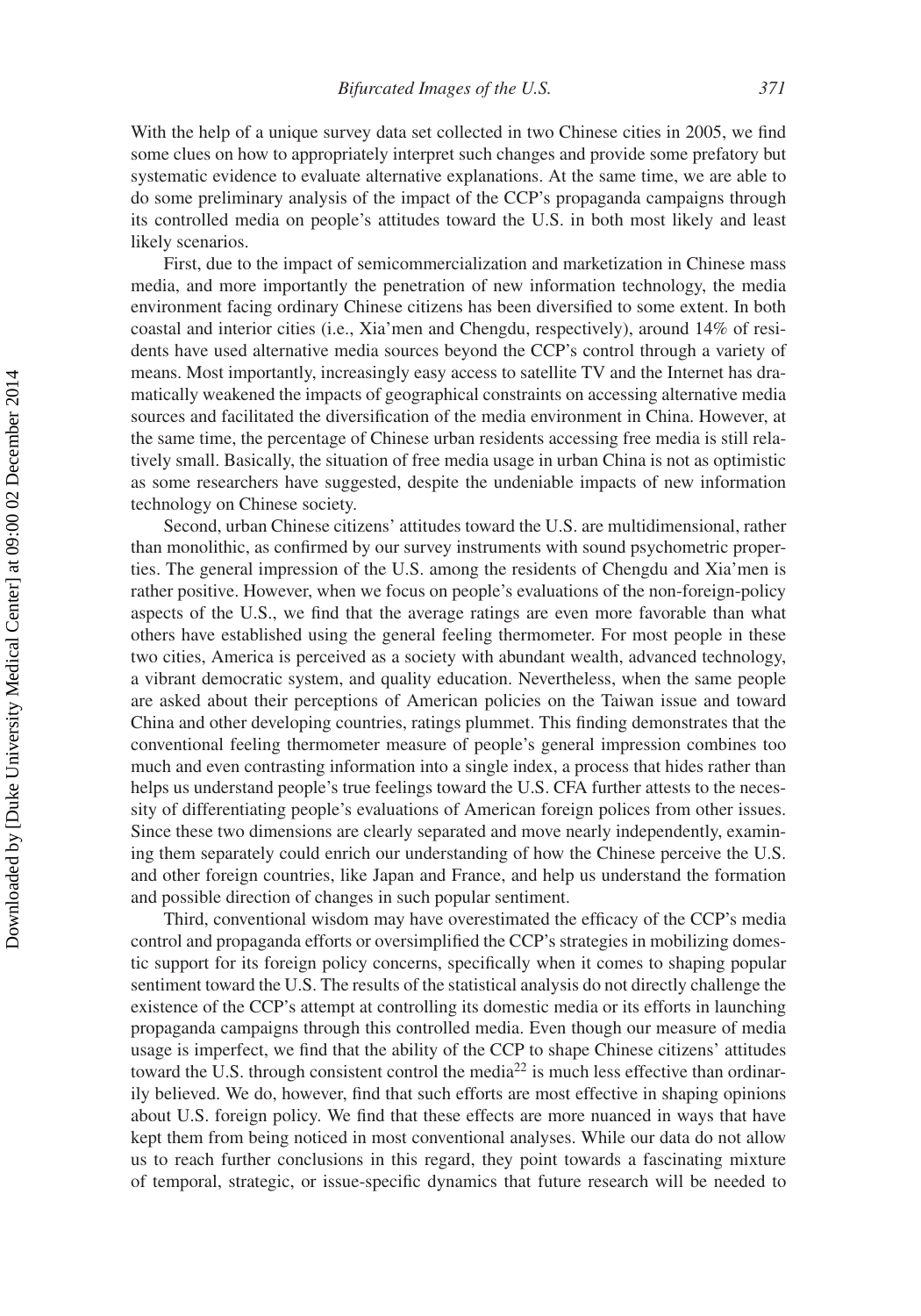untangle. To further test the first interpretation, we recommend more refined measures of people's usage of alternative media sources, with the help of content analysis. To further explore the second interpretation, appropriately crafted original measures and new research designs, like panel surveys or even field experiments, are indispensable.

Last but not least, nationalism matters. Nevertheless, nationalism's impact on anti-Americanism is much more nuanced and complicated than conventionally assumed. When it comes to popular sentiment toward American foreign policies, more nationalistic Chinese urban residents are indeed more critical and inclined to hold more negative views toward the U.S. By contrast, when it comes to other aspects of the U.S., the same group of people, despite heightened nationalism, are actually *more* likely to appreciate the U.S.'s advantages with respect to science and technology, education, political systems, and other socioeconomic achievements. This is compatible with what Johnston and his colleague have found with the help of survey data in Beijing: The increasing anti-Americanism in China should not be simply and exclusively attributed to the CCP's mobilization and propaganda campaigns. America's behavior in the international community and policies toward China might also be held responsible, at least to some extent (Johnston, 2003, 2006; Johnston & Stockmann, 2007).

#### **Notes**

1. Gries talked to some university students who had just gotten their F-1 visas but still marched together with others outside of the U.S. embassy. These students did worry that their visas might be canceled if they were found to be among the marchers. Even so, they donned masks and joined the demonstration (Gries, 2001).

2. See Barme (1995), Johnston (2004), Johnston and Stockmann (2007), Ma (2002), and Xu (1998).

3. According to Johnston's research, which has the best available time-series data on Chinese citizens' attitudes toward the U.S. in the Beijing area, "the trend line in amity toward the United States suggests a decline between 1998 and 2004" (Johnston, 2006, p. 364), and the slope is steepening.

4. Here "diversity" refers to people's usage of a variety of media sources under and beyond the CCP's control.

5. With the help of new information technology, more Chinese citizens should be able to access information beyond the CCP's control. Therefore, our design takes a conservative approach to make sure that we have enough variance in people's access to alternative media sources.

6. Xia'men and Chengdu are the only two strata. The PSUs are square grids of half degrees of longitude by half degrees of latitude. In Chengdu, there are 768 grids covering 3,564,100 people. In Xia'men, there are 177 grids covering 1,176,376 people. A total of 30 PSUs were selected for Chengdu and 20 PSUs for Xia'men. Some of the selected grids fell on water or rice fields and thus have no residents. After excluding them, we have 27 PSUs for Chengdu and 18 PSUs for Xia'men. The secondary sampling units (SSUs) are smaller square grids of 90 meters by 90 meters within each selected PSU. We collected all addresses within each SSU. The Fifth Census data collected in 2000 were used to define primary and secondary square grids and to calculate the population density of each PSU for subsequent stages of sampling. The end result is that 1,141 households in Chengdu and 1,197 households in Xia'men were randomly selected for interviewing. For more information on GPS sampling, see Landry and Shen (2004).

7. Some Chinese citizens are actually aware that the coverage of America in China's media might be contaminated: 42.3% of respondents in the Zhejiang-Valparaiso survey believed that Chinese media coverage of the United States was not correct (Yu et al., 2001). Some scholars further notice that in order to avoid backlash, the Chinese regime also tries to hide critical information that may generate anti-Americanism (e.g., Shirk, 2007).

8. The list of newspapers, radio programs, Internet Web sites, and TV programs identified by our respondents as beyond the control of the CCP is available upon request. We do realize that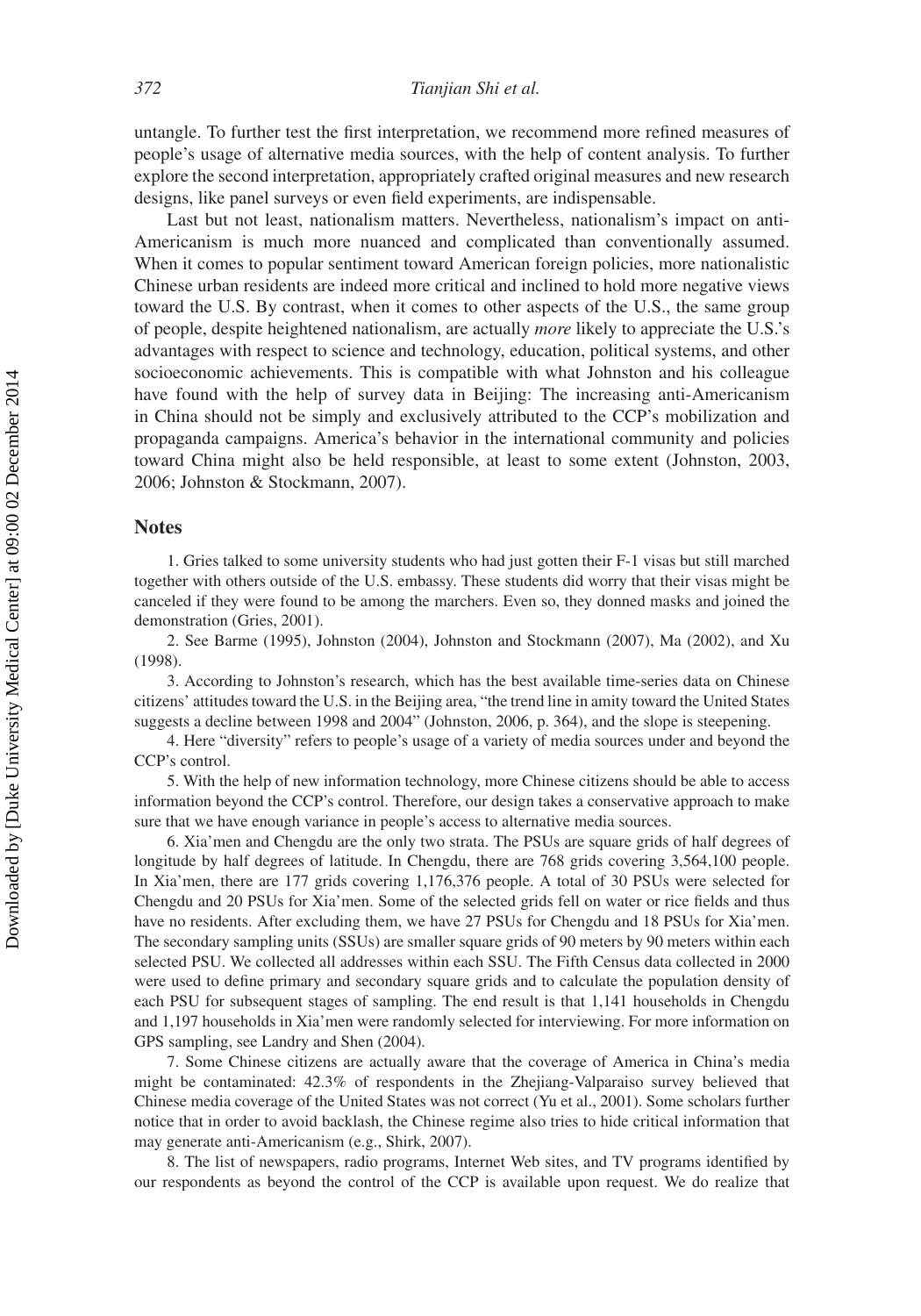this measure of people's usage of pertinent information from alternative media sources beyond the CCP's control is rough. However, three pieces of information increase our confidence in the face and construct validity of this measure in capturing respondents' possible usage of free and pertinent information. First, according to the answers provided by respondents, those who did use alternative media sources watched TV channels like CNN, Sky News, as well as China Television and ETTV News in Taiwan, and browsed Web sites like MSN News, the *New York Times*, and the *Wall Street Journal*. The CCP has little influence over the content of the news coverage in these media sources. Second, in the following analysis on who does use alternative media sources beyond the CCP's control, respondents' official affiliation with the CCP is a statistically significant predictor, after controlling for their socioeconomic status. These people are politically sensitive and motivated, and they are expected to pay attention to information more than just entertainment or commercial news in alternative media sources. Third, in a different analysis on the impacts of accessing alternative media sources on people's trust in the central government, this measure of using alternative media sources substantively and statistically significantly weakens people's trust in the Chinese central government after controlling for a variety of possible confounding variables.

9. Age is a continuous variable recording respondents' real age. Education is measured with years of formal education. College is a binary variable indicating whether respondents have a college education. CCP affiliation is a binary variable indicating whether respondents are members of the CCP, members of the Communist Youth League, or have filed applications for CCP membership.

10. An interesting phenomenon one author observed in the summer of 1989 was that many local political leaders and socioeconomic elites (who were usually affiliated with the CCP) listened to the Voice of America for information on what really happened in Beijing, while most average citizens just watched CCTV for related information.

11. Without doing a content analysis and having pertinent information on respondents' news consumption behavior, it is difficult to argue conclusively that this usage of alternative media sources does disseminate "uncontaminated" information, since people may avoid politically relevant information. However, this critique also applies to the story of the CCP's effective control of its domestic media, since Chinese people have choices over their news consumption and may also avoid politically relevant information in domestic media. Here we simply argue that those who do use alternative media sources are more likely to encounter politically relevant information that differs from the official discourse imposed by the CCP in its domestic media.

12. For all of the 5-point scales, 1 refers to *very bad* and 5 refers to *very good*.

13. We also asked for respondents' general evaluations of the U.S. using the standard feeling thermometer with a 5-point scale. The weighted mean value of this general evaluation is 3.29. It is interesting to note that the average across these eight items is similar to the average for the single general impression scale, suggesting that our eight measures cover the range of opinions about all aspects of America reasonably well.

14. Since both cities are economically successful and have relatively well-educated citizens, we are inclined to interpret this fixed effect as a proxy for the variety of different social, historical, and cultural factors associated with Xia'men and Chengdu.

15. Nationalism is a double-edged sword for the CCP. While nationalist sentiments may boost the regime's legitimacy, such attitudes may also significantly constrain its diplomatic maneuverability. As detailed by some scholars, documents issued by the Central Propaganda Department—which is responsible for media control in China—require journalists and editors to avoid overmobilization of nationalist sentiment in the society (Johnston & Stockmann 2007; Stockmann, 2009; Brady, 2006; Shirk, 2007; Seckington, 2005).

16. We do recognize that nationalism is a multidimensional concept with varying implications from distinct dimensions (e.g., Johnston, 2003; Rosen, 2004; Smith, 2001). Therefore, more systematic work on the influence of nationalism, with much more refined measures, should be done in this regard. Due to the space of the survey, we cannot accommodate more survey instruments to measure this multidimensional concept. What we have in the survey is closer to what Whiting (1995) calls "affirmative nationalism" (p. 298).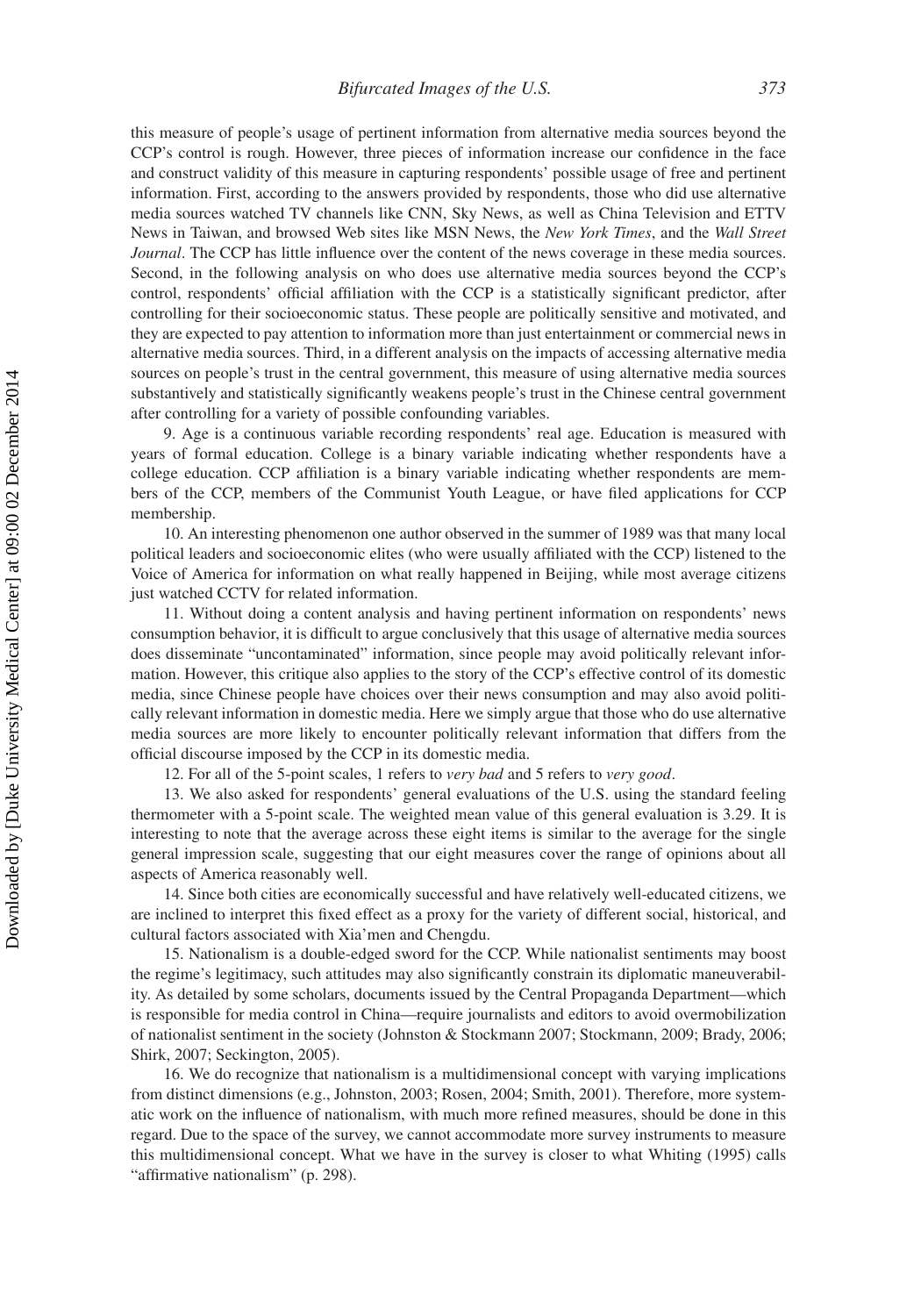17. There are four response categories for this question: "very interested," "interested," "not very interested," and "not interested at all."

18. We also estimate an identical SEM for respondents' general impression of the U.S., which is measured on a 5-point scale with larger values indicating a better general impression. Nevertheless, the model fit, suggested by a TLI slightly lower than 0.9, is not satisfying, and except for personal contact with Americans, neither structural nor psychological variables have any effect on respondents' general impression of the U.S. These findings further suggest that the "general impression" measure, widely used by students of Chinese politics to gauge people's attitudes toward the U.S., could have hidden more nuanced and interesting underlying dynamics. The results of this SEM are available upon request.

19. Again, we do recognize that our measure of people's usage of free media should be further refined, with more information on the content of respondents' accessed media. Unfortunately, content analysis is beyond the capacity of this article.

20. This resonates with the reality in China. An interesting and related phenomenon happened in 2008 during the Olympic torch rally in France: A large group of "nationalistic" Chinese citizens launched protests and boycotts against the supermarkets of the Carrefour Group, a French corporation, because of the nasty interruptions during the Olympic torch rally in France. Meanwhile, there was an enthusiastic and optimistic discussion on the Internet over the possibility that a Chinese company from Gansu might spend 2 million euros to buy 81% of the stocks of a French company specializing in advanced numerically controlled machine tools. The nationalistic emotion could be easily observed during the discussion, due to the significant implications of this advanced technique for China's military modernization and the possible construction of an aircraft carrier. For information on this, see Song, Wang, Huang, Song, and Liu (2009, pp. 16–17).

21. This significant geographical difference might be related to different local histories and traditions. Residents of Xia'men have a much richer tradition of international immigration. A significant portion of these immigrants have been legally or illegally channeled into the U.S. This tradition and various connections with their overseas relatives and families may have played some role here. Again, all of these conjectures need to be tested against more appropriate empirical evidence in future studies.

22. Cai's work on the news coverage of the U.S. in China's newspapers, using content analysis, also challenges this assumption of the CCP's effective, persistent, and constant media control in mobilizing anti-Americanism: Basically, news coverage about the U.S. has been quite varied on a wide range of topics in today's China (Cai, 2002).

#### **References**

- Achen, C. (1983). Toward theories of data: The state of political methodology. In A. W. Finifter (Ed.), *Political science: The state of the discipline* (pp. 69–93). Washington, DC: American Political Science Association.
- Achen, C. (1986). *The statistical analysis of quasi-experiments*. Berkeley: University of California Press.
- Akhavan-Majid, R. (2004). Mass media reform in China: Toward a new analytical framework. *Gazette*, *66*, 553–565.
- Angrist, J. D., Imbens, G., & Rubin, D. (1996). Identification of causal effects using instrumental variables. *Journal of the American Statistical Association*, *91*, 444–455.
- Barme, G. R. (1995). To screw foreigners is patriotic: China's avant-garde nationalism. *China Journal*, *34*, 209–234.
- Barnow, B. S., Cain, G., & Goldberger, A. (1980). Issues in the analysis of selectivity bias. *Evaluation Studies Review Annual*, *5*, 290–317.
- Baum, R. (2008). Political implications of China's information revolution: The media, the minders, and their message. In C. Li (Ed.), *China's changing political landscape* (pp. 161–184). Washington, DC: Brookings Institution Press.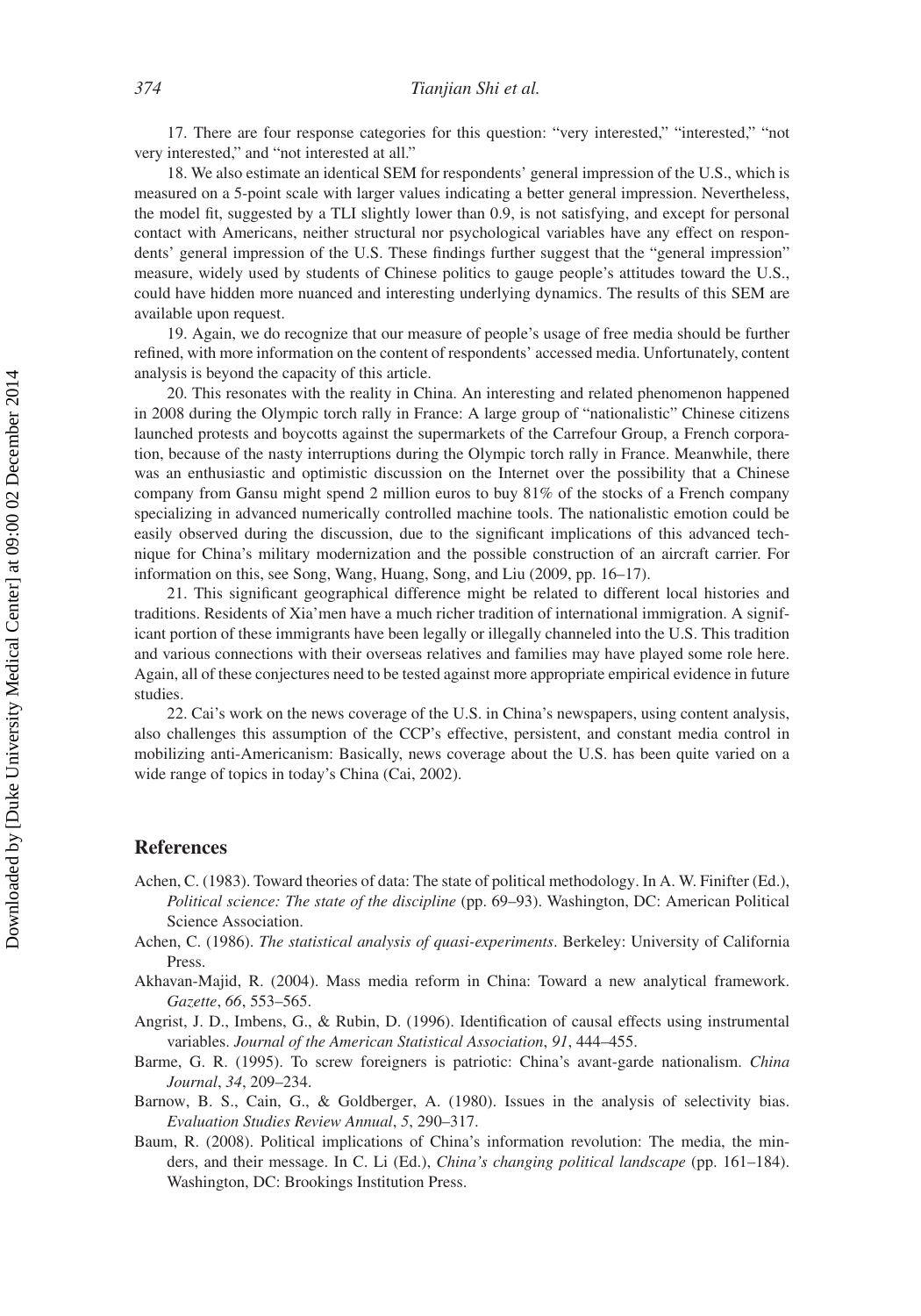- Bentler, P. M. (1990). Comparative fit indexes in structural models. *Psychological Bulletin*, *107*, 238–246.
- Berk, R. (1983). Introduction to sample selection bias in sociological data. *American Sociological Review*, *48*, 386–398.
- Bollen, K. A., & Lennox, K. D. (1991). Conventional wisdom on measurement: A structural equation perspective. *Psychological Bulletin*, *110*, 305–314.
- Browne, M. W., & Cudeck, R. (1993). Alternative ways of assessing model fit. In K. A. Bollen & J. S. Long (Eds.), *Testing structural equation models* (pp. 136–162). Newbury Park, CA: Sage.
- Cai, D. A. (2002). *Perspectives toward the United States in selected newspapers of the People's Republic of China*. College Park, MD: University of Maryland, Institute of Global Chinese Affairs.
- Chiozza, G. (2007). Disaggregating anti-Americanism: An analysis of individual attitudes toward the United States. In P. J. Katzenstein & R. Keohane (Eds.), *Anti-Americanisms in world politics* (pp. 93–128). Ithaca, NY: Cornell University Press.
- Chiozza, G. (2009). *Anti-Americanism and the American world order*. Baltimore, MD: Johns Hopkins University Press.
- Christensen, T. (1996). Chinese realpolitik: Reading Beijing's world-view. *Foreign Affairs*, *75*, 37–52.
- Eckstein, H. (1975). Case study and theory in political science. In F. Greenstein & N. Polsby (Eds.), *Handbook of political science: Vol. 7. Strategies of inquiry* (pp. 79–137). Reading, MA: Addison-Wesley.
- Esarey, A. (2005). Cornering the market: State strategies for controlling China's commercial media. *Asian Perspective*, *29*, 37–83.
- Fabrigar, L. R., Krosnick, J., & MacDougall, B. (2005). Attitude measurement: Techniques for measuring the unobservable. In T. C. Brock & M. C. Green (Eds.), *Persuation: Psychological insights and persepctives* (pp. 17–40). Thousand Oaks, CA: Sage.
- French, H. W. (2007, December 7). China media less aggressive in foreign coverage. *New York Times*, p. A1.
- Gerring, J. (2004). What is a case study and what is it good for? *American Political Science Review*, *98*, 341–354.
- Gries, P. H. (2001). Tears of rage: Chinese nationalist reactions to the Belgrade embassy bombing. *China Journal*, *46*, 25–43.
- Heckman, J. J. (1979). Sample selection bias as a specification error. *Econometrica*, *47*, 153–161.
- Isernia, P. (2007). Anti-Americanism in Europe during the Cold War. In P. J. Katzenstein & R. Keohane (Eds.), *Anti-Americanisms in world politics* (pp. 57–92). Ithaca, NY: Cornell University Press.
- Johnston, A. I. (2003). *The correlates of nationalism in Beijing public opinion*. Singapore: Institute of Defence and Strategic Studies.
- Johnston, A. I. (2004). Chinese middle class attitudes towards international affairs: Nascent liberalization? *China Quarterly*, *179*, 603–628.
- Johnston, A. I. (2006). The correlates of Beijing public opinion toward the United States, 1998–2004. In A. I. Johnston & R. S. Ross (Eds.), *New directions in the study of Chinese foreign policy* (pp. 340–376). Stanford, CA: Stanford University Press.
- Johnston, A. I., & Stockmann, D. (2007). Chinese attitudes toward the United States and Americans. In P. J. Katzenstein & R. Keohane (Eds.), *Anti-Americanisms in world politics* (pp. 157–195). Ithaca, NY: Cornell University Press.
- Katzenstein, P. J., & Keohane, R. (Eds.). (2007a). *Anti-Americanisms in world politics*. Ithaca, NY: Cornell University Press.
- Katzenstein, P. J., & Keohane, R. (2007b). Varieties of anti-Americanism: A framework for analysis. In P. J. Katzenstein & R. Keohane (Eds.), *Anti-Americanisms in world politics* (pp. 9–38). Ithaca, NY: Cornell University Press.
- King, G., Honaker, J., Joseph, A., & Scheve, K. (2001). Analyzing incomplete political science data: An alternative algorithm for multiple imputation. *American Political Science Review*, *95*, 49–69.